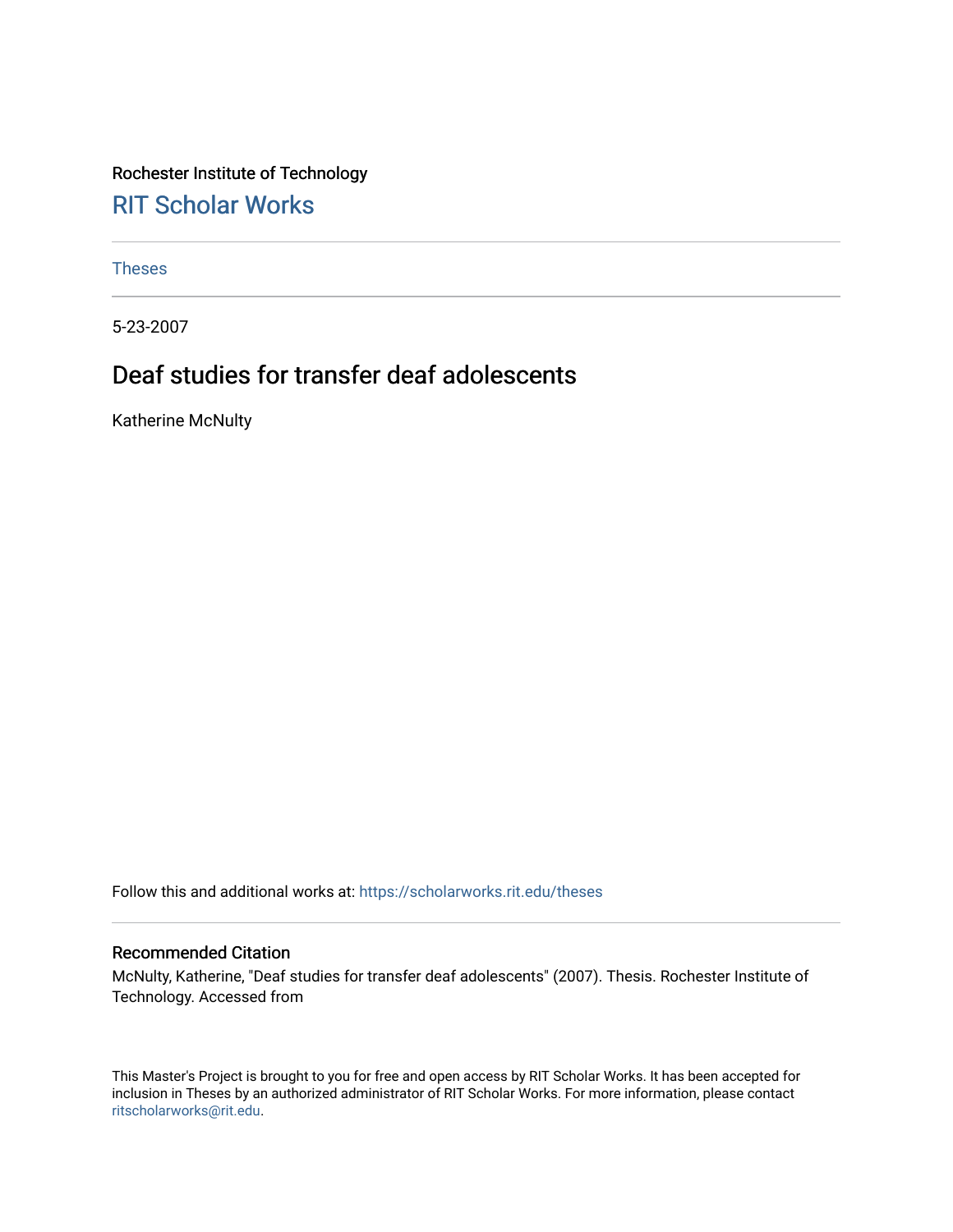## **Introducing Deafhood:**

## **Deaf Studies for Transfer Deaf Adolescents**

MSSE Master's Project

Submitted to the Faculty Of the Master of Science Program in Secondary Education Of Students who are Deaf or Hard of Hearing

> National Technical Institute for the Deaf Rochester Institute of Technology

> > By:

### Katherine Leigh McNulty

Student Signature

In Partial Fulfillment of the Requirements For the Degree of Master of Science

Rochester, New York

 $5/23/07$  (Date)

Approved:

Christopher Kurz

Project Advisor

Gerald Bateman

Project Advisor

Gerald Bateman

**MSSE Program Director**

I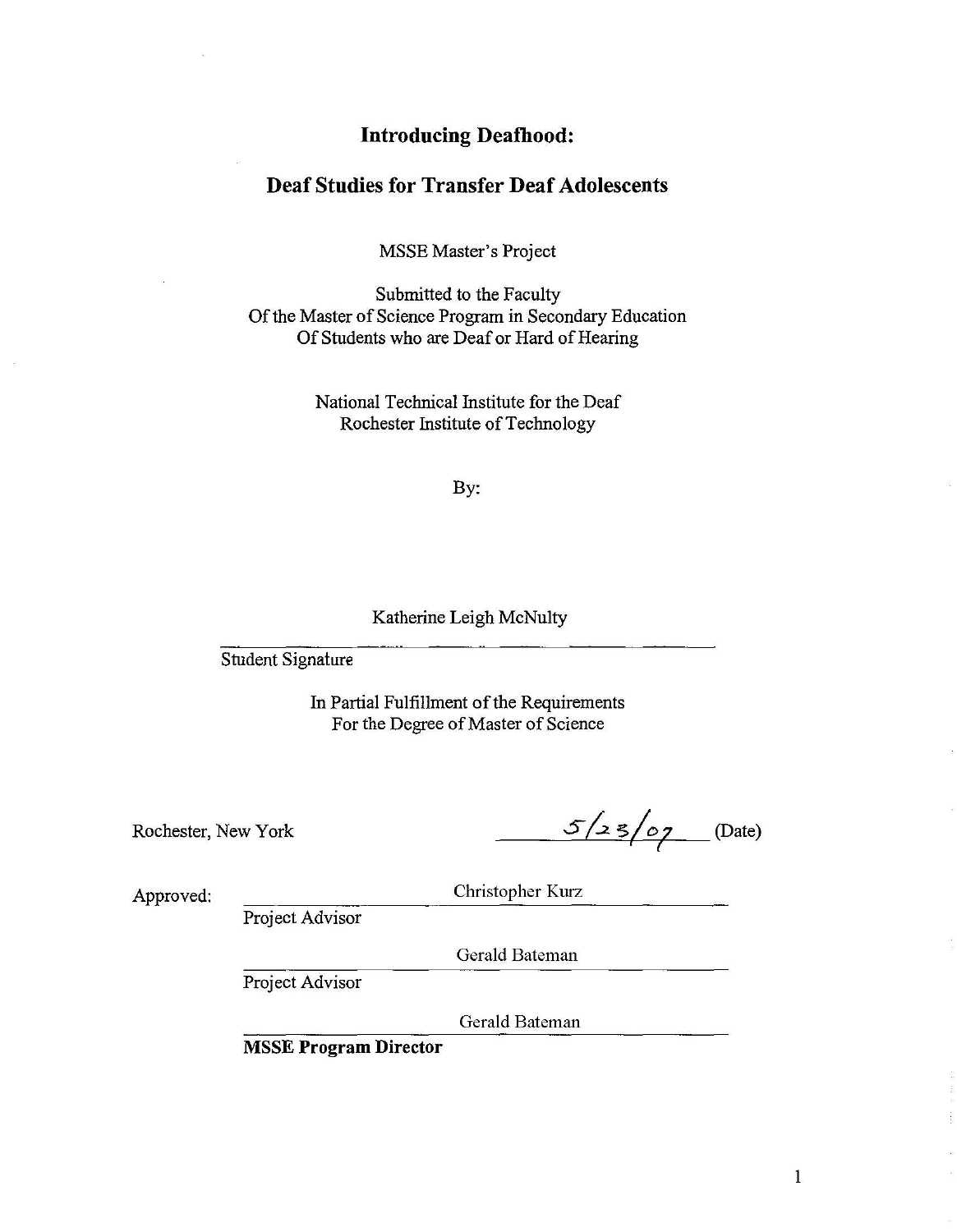### **Abstract**

This capstone project focuses on developing a curriculum unit that deals specifically with Deafhood. The purpose of this curriculum development project is to help deaf students who transferred from mainstreamed schools to a school for the deaf, leam more about the DEAF-WORLD and thusly adapt to the new environment by constructing a Deaf identity and becoming confident in themselves as contributing members of society. Increasingly, transfer students are introduced to a new educational and cultural environment where sign language is free flowing, one of the primary educational and social languages of the deaf.

The curriculum unit is divided into five programs: 1. Introduction of the DEAF-WORLD, 2. Identity/Perception of deaf People, 3. Linguistic Minorities & Deaf Arts, 4. Deafidentity and Diversity, and 5. The Concept of Deafhood. The five programs allow the transfer students to gain knowledge of the DEAF-WORLD and to analyze and discover their identity as they go through a journey of identification process. This curriculum allows them to develop their own sense of Deaf identity, during which they acquire a comprehension and appreciation of Deaf culture, hence, it may impact their academic performance. These deaf individuals need to have self-concept and accept themselves as cultural and characteristic individuals. Thereafter, they may accept others with diversity of cultural groups, characteristics and values. The goal is to help students to embrace themselves as deaf individuals so they can have a place of their own as productive citizens of the multi-cultural and multi-lingual society.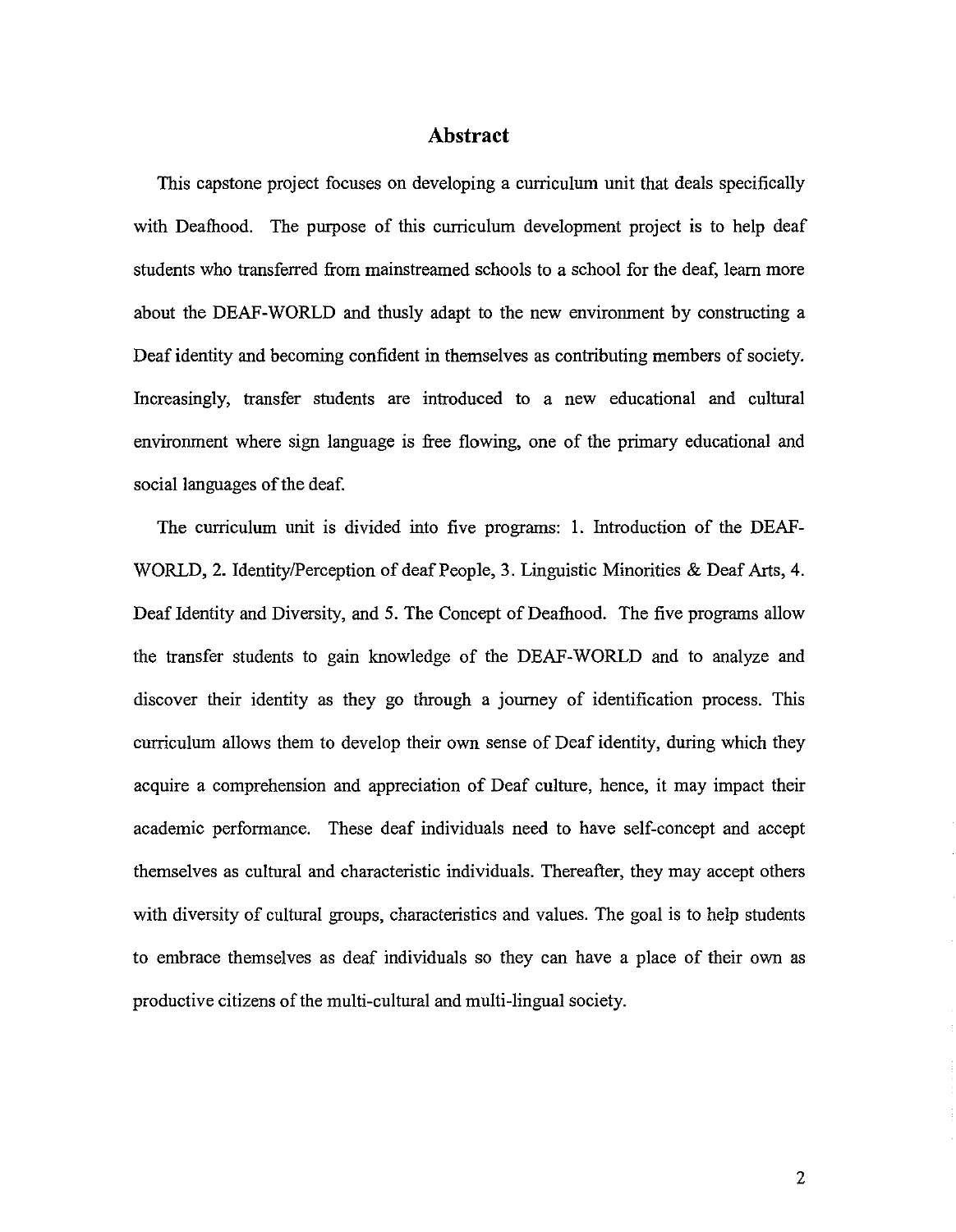## **Project Overview**

This curriculum unit includes a series of five one-hour cultural programs that last five weeks for recent transfer deaf students, aged 14 to 21, as an after-school activity once a week. The project includes not only PowerPoint presentations and discussion questions on Deaf artistslDe'VIA, Deaf history, and Deafstudies, but also suggested activities that help deaf students take a journey to the DEAF-WORLD with open minds. This project was developed and modified during my student teaching experience and preliminary testing of the curriculum from high school students, teachers, and administrative staff at a Midwestern school for the deaf.

"Deafhood is a process by which Deaf individuals come to actualize their Deaf identity, posting that those individuals construct that identity around several differently ordered sets of priorities and principles" (Ladd, 2003, xviii). Deafhood is when a deaf person can undergo the identification process subjectively learning about Deaf culture and American Sign Language (ASL). During the implementation of this project, the deaf students will develop their Deafhood, or process of identity actualization, as deaf contributing member of the society. This curriculum unit may be modified this curriculum unit to meet the needs of transfer deaf students at schools for the deaf. In addition, educators are encouraged to add comments or questions regarding to the Deafhood concept. The general structure of this project is as follows: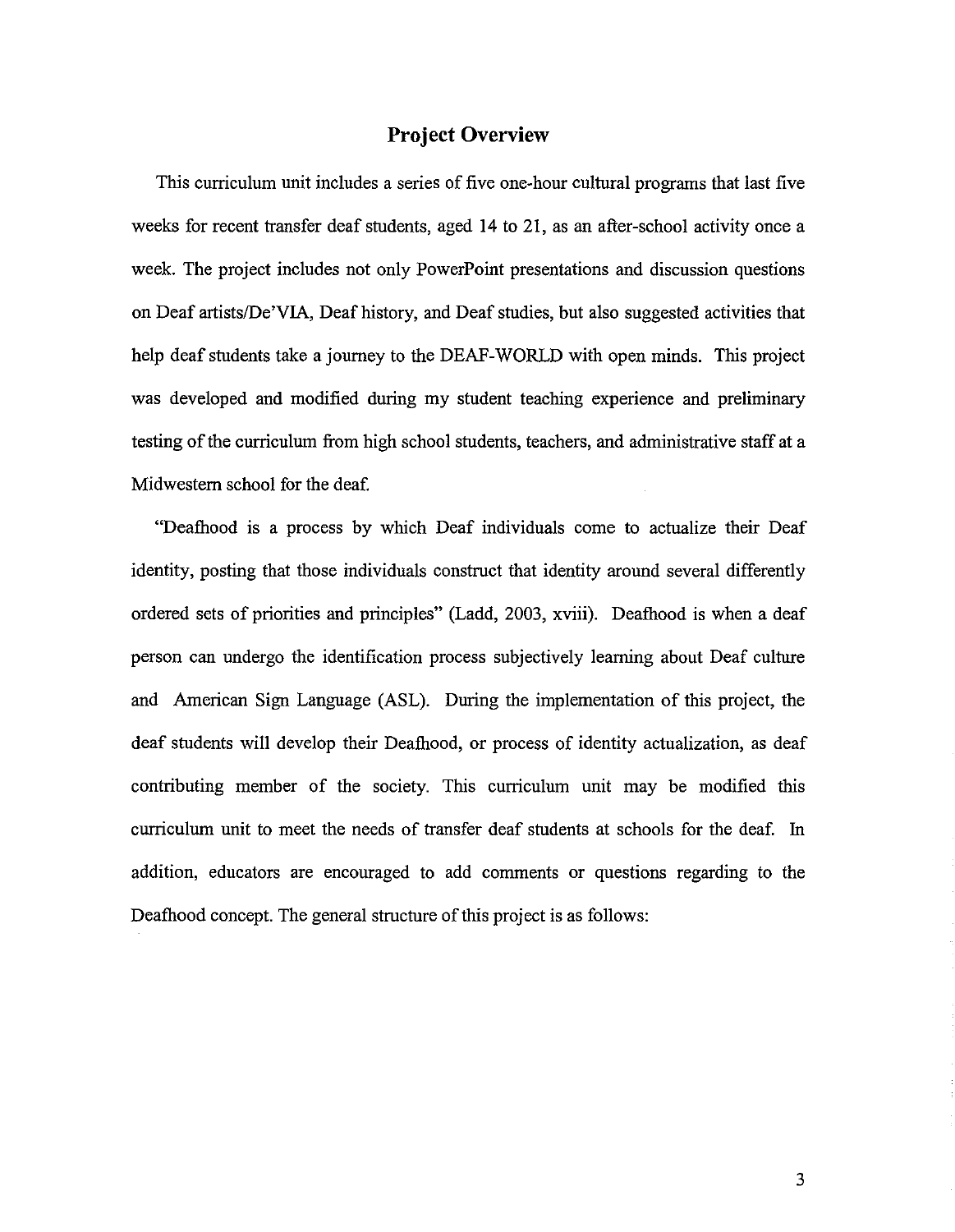### 1<sup>st</sup> Week - Introduction to the DEAF-WORLD

Recent transfer high school students are introduced to the DEAF-WORLD where they learn new terms (i.e. "ASL Linguistics," "De'VIA", "Deaf Identity," "Deaf Culture," and "Deafhood"). The students explain why it is significant for them to participate actively in this program, sequentially, for them to develop a better insight of the DEAF-WORLD.

## $2<sup>nd</sup> Week – Identity/Perception of Deaf People$

Deaf people's perspectives and attitudes about being deaf extensively vary due to their life experiences; family, values, and school settings. Many transfer students may have viewed themselves having a medical problem which is a hearing loss. They are less likely to view deaf people as part of a linguistic minority and cultural group. Therefore, this second program helps the participants evaluate what being deaf means for them in term ofself-identity. It also helps them understand the social and cultural implications of a Deaf identity.

## $3<sup>rd</sup>$  Week – Linguistic Minority and Arts

Since language and culture are intertwined, the participants learn about the language and art in the DEAF-WORLD in this third program. It is stepping stone for them to develop a concept of Deafhood. Both the language and arts are two of several basic values of Deaf culture, which help gain understanding of life experiences as a deaf people. The value and norms in the DEAF-WORLD are explained.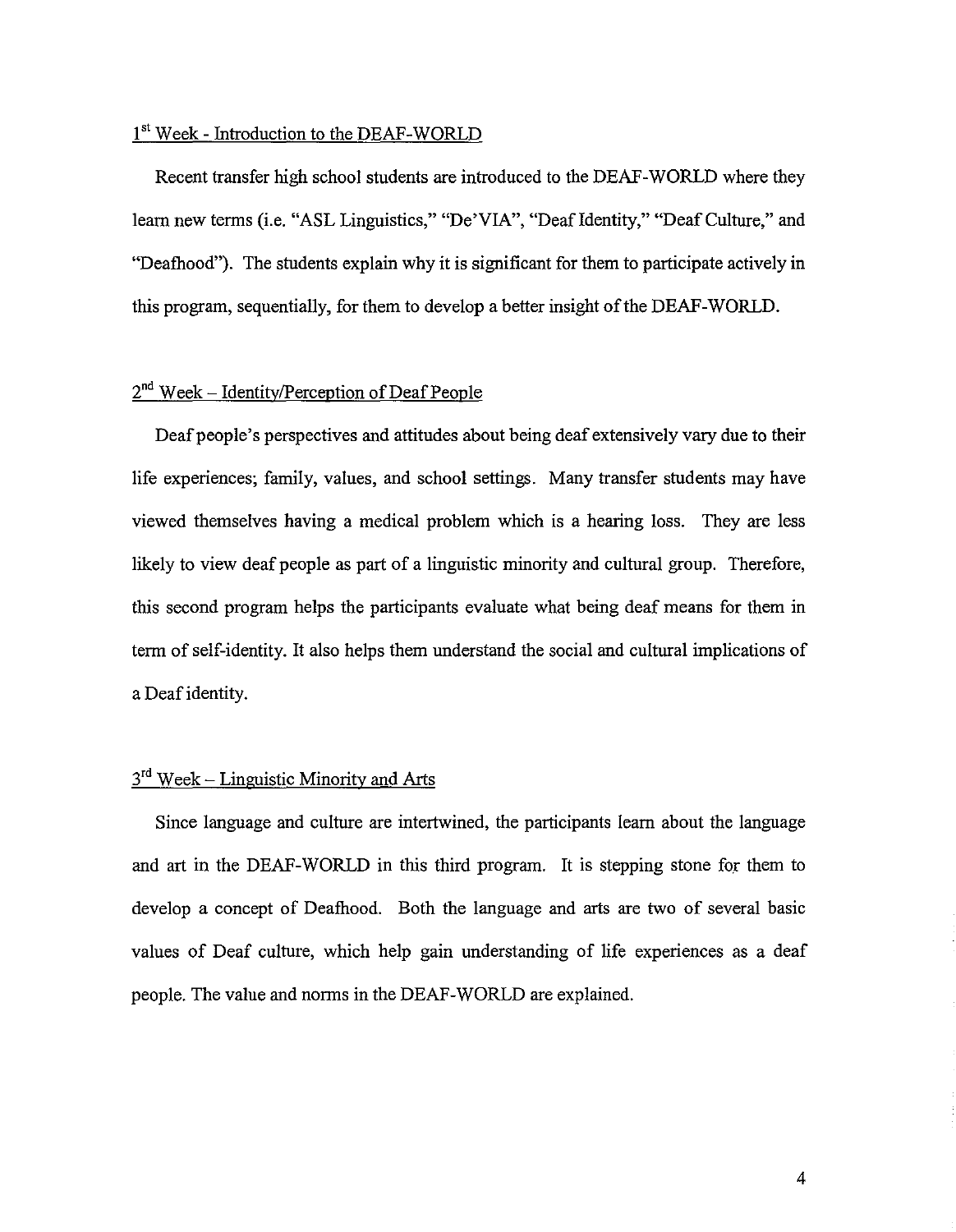## $4<sup>th</sup>$  Week – Deaf Identity and Diversity

This fourth program focuses on Deaf identity as an issue of one's self perception. The participants recognize the experience of diversity (i.e. race, cultures, religious) within the process of Deafhood. Deaf adolescents' attitudes and behaviors may change as they try to incorporate their understanding of Deaf culture and may therefore go through a phase of identity transformation. The aim is for the participants to acquire a sense of identity. The fourth program encourages them to express their personalities with their selfportraits; images of themselves based on their thoughts and feelings. The participants express themselves through drawing, and it may build their confidence to share their life experiences with others by showing and discussing their drawings.

# $5<sup>th</sup>$  Week - The Concept of Deafhood

In the final program, the participants review several key concepts of the DEAF-WORLD and the process of Deafhood. The aim of this program for the participants is to understand that this is a life-long process in actualizing their goals and becoming a contributing member to society as deaf citizens. Deafhood is a process of learning within their lives to recognize and resolves issues or problems constructively when they become older. Last, but not the least, the participants assure that they receive on-going support as they partake in their journey into the DEAF-WORLD and the world at large.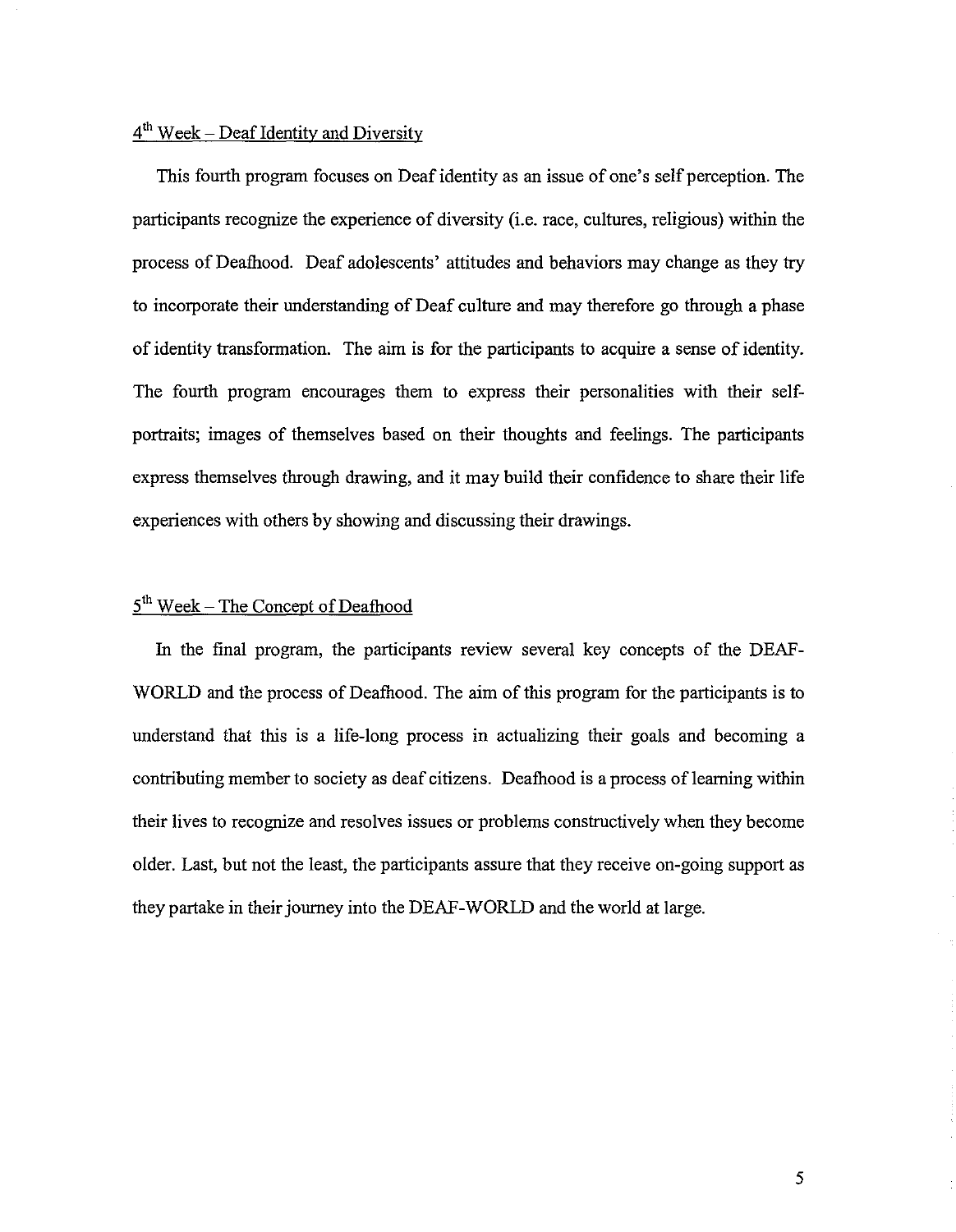### **Importance** of the **Project**

I believe that this project is crucial for today's deaf students who are faced with the complicated task of identity development due to multitudes of philosophies and educational placements in the field of deaf education. Currently, there is severe insufficient high school programs designed to help transfer high school students to adapt to the school for the deaf environment. At schools for the deaf, sign language is often used as the primary communication means among deafstudents especially nor is there a program that addresses identity development.

Since there is a rising number of deaf students going to mainstreamed schools before they transfer to schools for the deaf their language competence, self-identity, sense of belonging to a group and social skills are likely to be delayed and vulnerable. "Marginality" is one of the issues impacting the development of identity for deaf adolescents. "Culturally marginal deaf people do not, by definition, have a well-formed prior identity" (Glickman, 1996, p.133). Many deaf adolescents who attend their neighborhood schools have no exposure to Deaf culture, American Sign Language or a Deaf identity. "Deaf students experienced spatial, temporal and cultural isolation in the mainstream classroom" (Barton, 1989, p. 61). As a result, they may lack a sense of belonging needed for their self-concept. "Most deaf children are raised by hearing parents who, lacking any model of deafness as a cultural difference and lacking exposure to successful culturally Deaf adults, are often understandably devastated by the discovery of deafuess in their child" (Glickman, 1996, pp. 133-34). Hearing parents' ignorance and lack of exposure to culturally Deaf adults are likely the main factors of their deaf adolescents' ignorance about Deaf culture.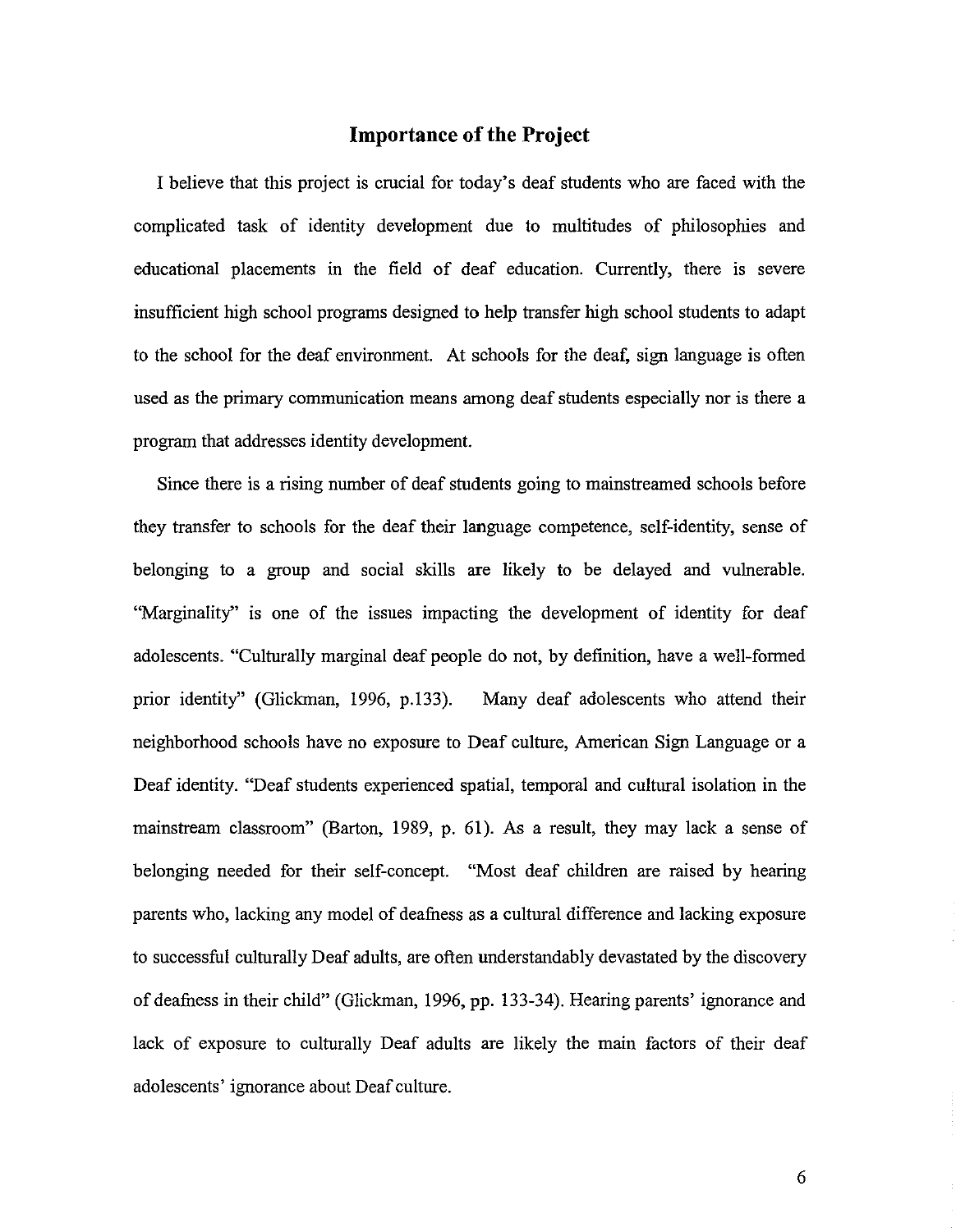Deaf adolescents may have different approaches to dealing with the hearing world, depending on their degree of hearing loss, life experience, values from families and definition of self-identity. Glickman (1996) wrote: "Hard of Hearing is more valued and indicates that the person is closer to being hearing and is more capable of interacting on an equal basis with other hearing people. Deafness is viewed more negative and usually carries the implication that the person is difficult to communicate with or may not speak at all" (p.118). Those who could not speak for themselves or have difficulty interacting with hearing peers, experience more of a challenge surviving in the hearing world. The abovementioned quote shows that some deaf people may feel encouraged to be 'hearing' person by taking speech training, getting cochlear implants and placing in a mainstreamed school into hearing world so they would not be viewed as negative, unsuccessful or challenged deaf person. Deaf adolescents can progressively becoming more frustrated and discouraged if they do not have a sense of self-identity and understand ASL at schools for the deaf where they likely do not receive tutoring or support to learn ASL or Deaf culture.

This project on Deafhood would be both convenient and beneficial for all deaf students, but especially those transfer deaf students, because they would gain knowledge about themselves and about the DEAF-WORLD. This project gives them a boost by knowing that there are many deaf people with high self-esteem and confidence. Not only does this project improve their self-esteem, it is also essential for adolescents to have knowledge of the process of Deafhood. Once they become comfortable with their being deaf and see it as a way to understand the world differently, their motivation for learning may escalate and result in better academic performance.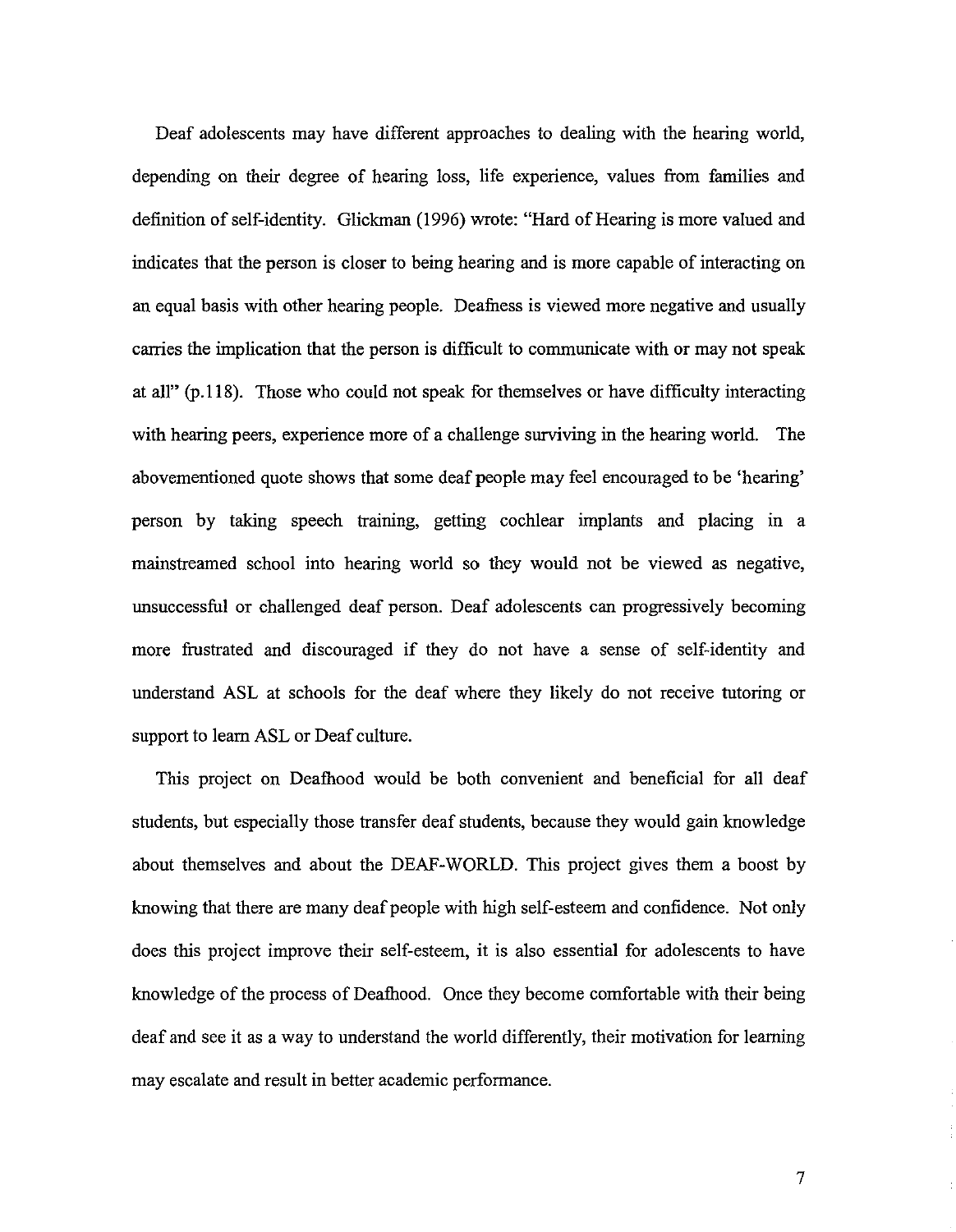## **Literature Review**

For centuries, there are references to deaf people who depended on gestural signs to connnunicate their ideas. Deaf culture and connnunity emerged in the late nineteenth century in France and USA. These groups of Deaf people developed their own culture and language which enabled them to function like normal people but in their own ways. Deafhood has become a hotbed topic for deaf people, because it helps them to analyze their roles in society and to have a sense of unity- as deaf individuals in the deaf minority group. Ladd (2005) stated that "on deafhood: one nor only has to become "deaf', but to maintain that "deaf' identity in the face of decades of daily negations. Precisely what "deaf' means for each group within each generation will vary - but the first criteria of deafhood is that it is a process through which each deafman, woman, and child implicitly explains his/her existence as a deaf being in the world to him /herself and to each other" (pp.14-5). Deafhood is a new concept for deafpeople and provides a good opportunity to develop deaf individuals' self-concept and cultural competence. Deaf people can ascertain Deafhood through art, poetry, books, performance and workshops.

#### Deafhood

Deaf people share similar life experiences because of their deaf, oppression, frustration, and different social systems. There are many different degrees of adversity for deaf individuals in different countries, both underdeveloped and developed, with injustices to individual rights as a Deaf person. "This not only affects their ability to gain appropriate employment or further education but deprives them of meaningful relationships with their parents. It instills in them a range of internalized oppressions, from a simple lack of self-confidence or self-belief, through identity crises and self-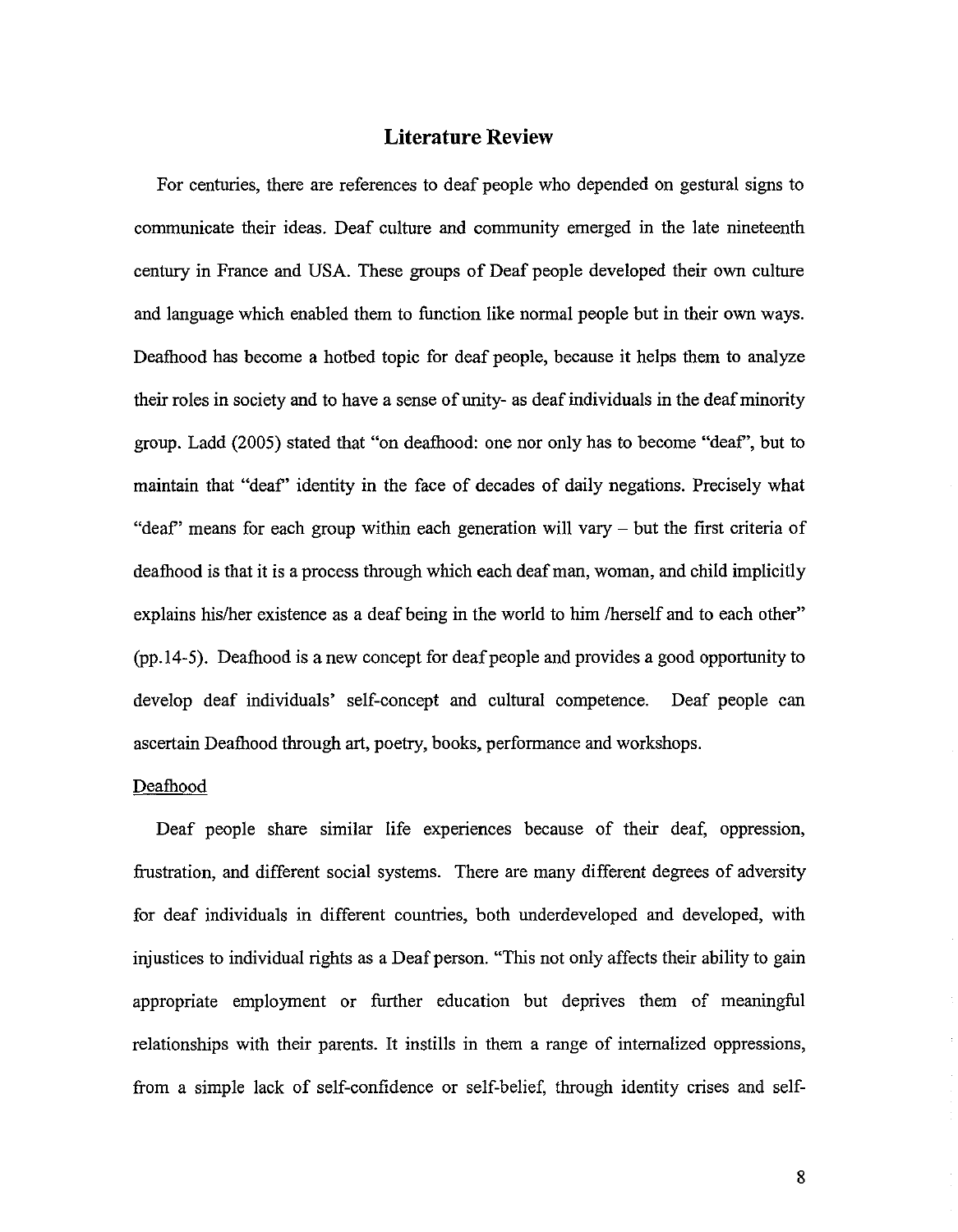hatred, to a rate of acquired mental illness double that of nondeaf population" (Ladd, 2005, p.2). Within these oppressions, many deaf people express their experiences . through art and language, describing how their being deaf, deaf community and hearing world have impacted them.

Paddy Ladd, a deaf professor at Bristol University, in London, coined the word, "Deafhood" - he recognized the pattern of the Deaf experience in many deaf people's lives. He described the word: "Deafhood is not, however, a 'static' medical condition like 'deafness'. Instead, it represents a process - the struggle by each Deaf child, Deaf family and Deaf adult to explain to themselves and each other their own existence in the world. In sharing their lives with each other as a community, and enacting those explanations rather than writing books about them, Deaf people are engaged in a daily praxis, a continuing internal and external dialogues" (Ladd, 2003, p. 3). Deafhood is a self-actualization and a self-concept related to knowledge of Deaf culture and pride in the accomplishments of other Deaf people. It also focuses on how deaf people experience life with Deaf identity and the process of learning, discovering about the Deaf person as an individual, and the personal characteristics they share. Deafhood doesn't happen overnight, but lasts a lifetime. Deafhood is a personal exploration and it is about reflecting on what it means to be a Deaf individual. After many years of oppression by people who have followed the medical view of deafness, the inspiration of Deafhood can pull Deaf people back together as one big group of diversities people who have a common Deaf identity. It will enable Deaf people to reconstruct our society and make ourselves better Deaf citizens.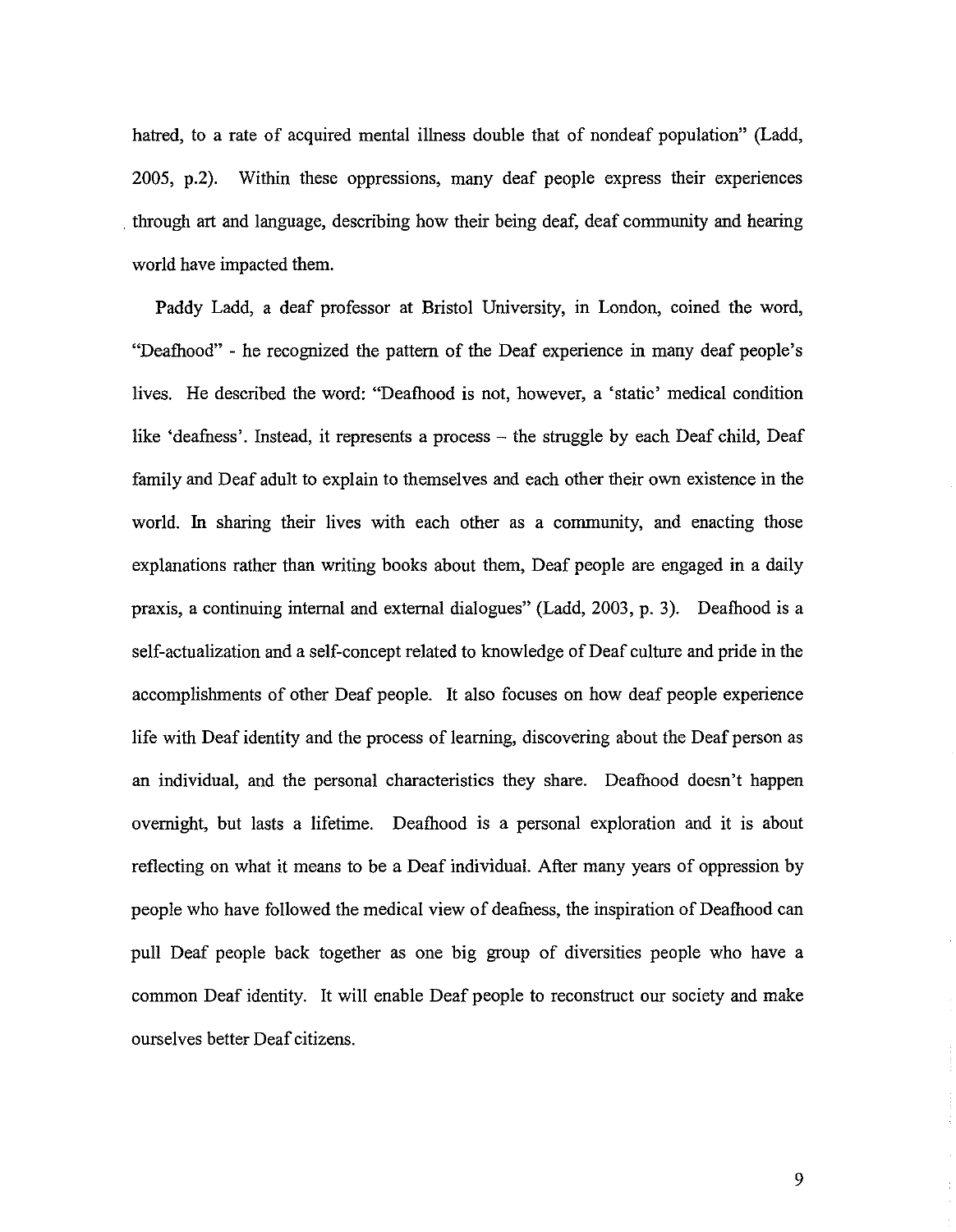"This model offers the term deafhood, not only as a refutation of the medical term deafness, but as a means by which to capture and set down the historically transmitted value systems by which deaf peoples, as uniquely visuo-gesturo-tactile biological entities, believe they offer a different and positive perspective on what it means to be human" (Ladd, 2005, pp.l3). Deafhood is about the visual world such as in education, arts, sign language and eye contact. Deafhood permeates everything and everywhere in a Deaf person's life. Ladd stated that "Deaf communities nevertheless refused to stop using their own languages and continued to maintain their own existence and culture through deaf clubs, national and international organizations, and the successful raising of hundreds of thousands of non-deaf children in those cultures" (2005, p.14).

#### Journey into the DEAF-WORLD

There are obligations of skill and knowledge before one can be a member of the Deaf community. For some deaf students, it might take awhile for them to understand Deaf culture/Deaf community and Deaf consciousness before they become members of the DEAF-WORLD. "The residential school is the setting where the deaf child has been traditionally socialized to acquire these values and to identity with the deaf community" (Stinson & Foster, 2000, p.202). There are expected characteristics of deaf people that are accepted by members of the deaf community, such as fluency in ASL and not the use of spoken language. "Membership is determined by those particular physical and cultural characteristics considered to be significant by members and outsiders often such features as language general style of life and basic value orientations" (padden & Markowicz, 1982, p. 68). This is what unique about deaf adolescents and identity; they are more than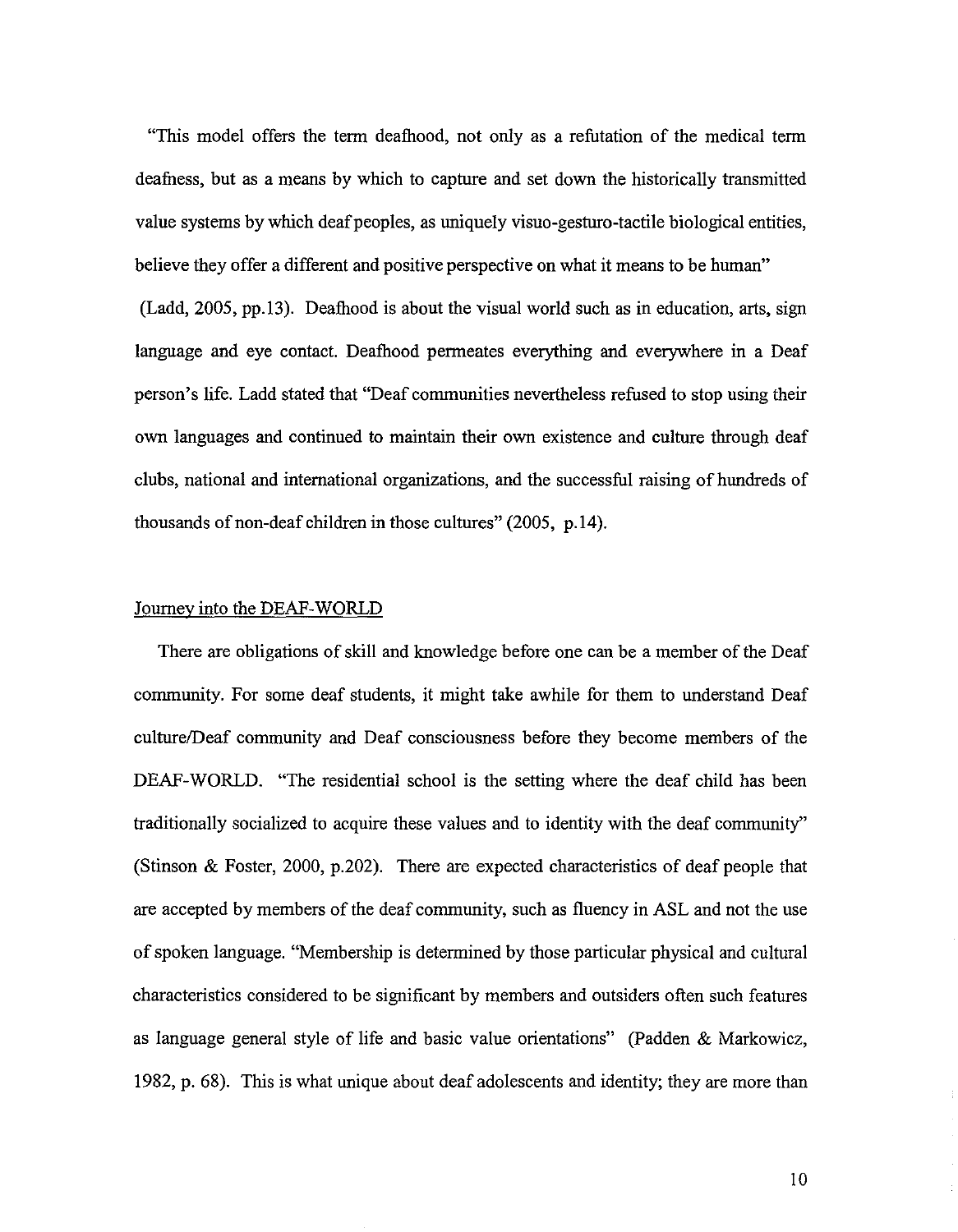willing to accept a new identity as a culturally deaf person and enter the deaf community because of the common characteristic- being deaf. Schools for the deaf or separate programs are generally excellent places for deaf students to have erudition on Deafhood, due to many role models; culturally Deaf teachers and professionals. "Deaf children in these settings (separate programs) can learn from the example of deaf teachers and staff' (Foster & Emerton, 1991, p.66). Their identities are not necessarily going to be the same as their blood family. For example they might have a different language for communication as opposed to their family members: and they prefer to socialize with deaf people and to participate actively in deaf events/organizations. Consequently, residential schools for the deaf or day schools for the deaf could be one of many means for deaf adolescents to acquire and to discover their sense of identity within the language and deaf culture. "Acknowledging the cultural identity and diversity of deaf children and the complexity of their psychosocial experiences is the first step toward to developing educational programs that meet the needs of individual deaf learners and help them realize their full potential" (Parasnis, 1997, p. 78).

#### Culture and Disability Confusions

For over the last 100 years, the view of deaf people has been as people with either 'medical' defects or 'cultural' minority, depending on whose lenses: culturally deaf people, parents, professionals and general people. Approximately ninety percent of deaf children who are born to hearing parents might have no knowledge of Deaf culture and deaf-related affairs in the deaf community and the public; therefore many deaf children have emolled in neighborhood schools where the oral method is dominant (Foster &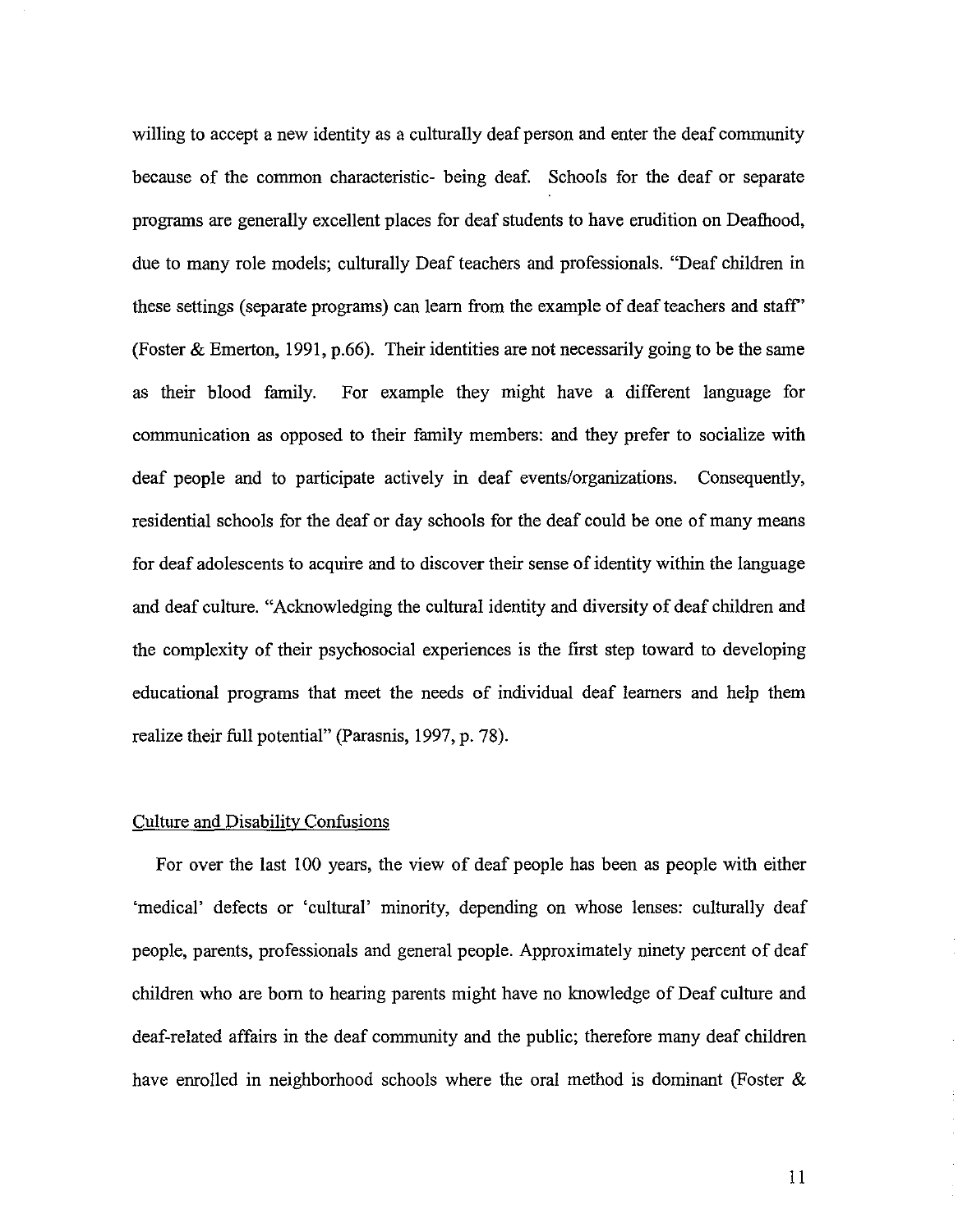Emerton, 1991, p.66). In the process, they adopt their view of deafness as a medical defect. On the other hand, ten percent of deaf children are born to deaf parents and inherit their sign languages and culture through their families (1991). Most of these deaf children perceive themselves as a different group, not a medical disability group. Ladd (2003) wrote that "It is important to note that the culture-linguistic discourse has been led by Deaf children of Deaf parents, for whom the degree of deafness is very much secondary to their hereditary cultural influences" (p.35). They understand that they belong to a cultural minority group where ASL is used naturally. Deaf children of hearing parents are often learn about the concept of deaf culture, heritage, language and community from deaf children of deaf parents through educational environments (schools/peers) and socialization in Deaf events/clubs. "Although 10% of Deaf children inherit their sign languages and cultures and are able to pass them onto other d/Deaf children, the process of enculturation for the majority is always vulnerable to ideological interventions from external power blocs" (p.35). It has been successful passing down the Deaf culture, as well as deafhood for many generations. "The cultural cornerstones of the communities are the 10% of deaf children born to deaf parents who have passed the preoralist deafhood inheritance down as many as nine generations, dating back to the 1820s, when the records first began" (Ladd, 2005, p.14). Ideological interventions are Oralism, cochlear implants and genetic manipulation, from the medically views on deafness (Ladd, 2003).

The confusion between disability and culture for hearing parents is apparent, because they have desires of having their children perceived as 'normal' children. In doing so, they raise their children the same as they were raised such as using spoken English, they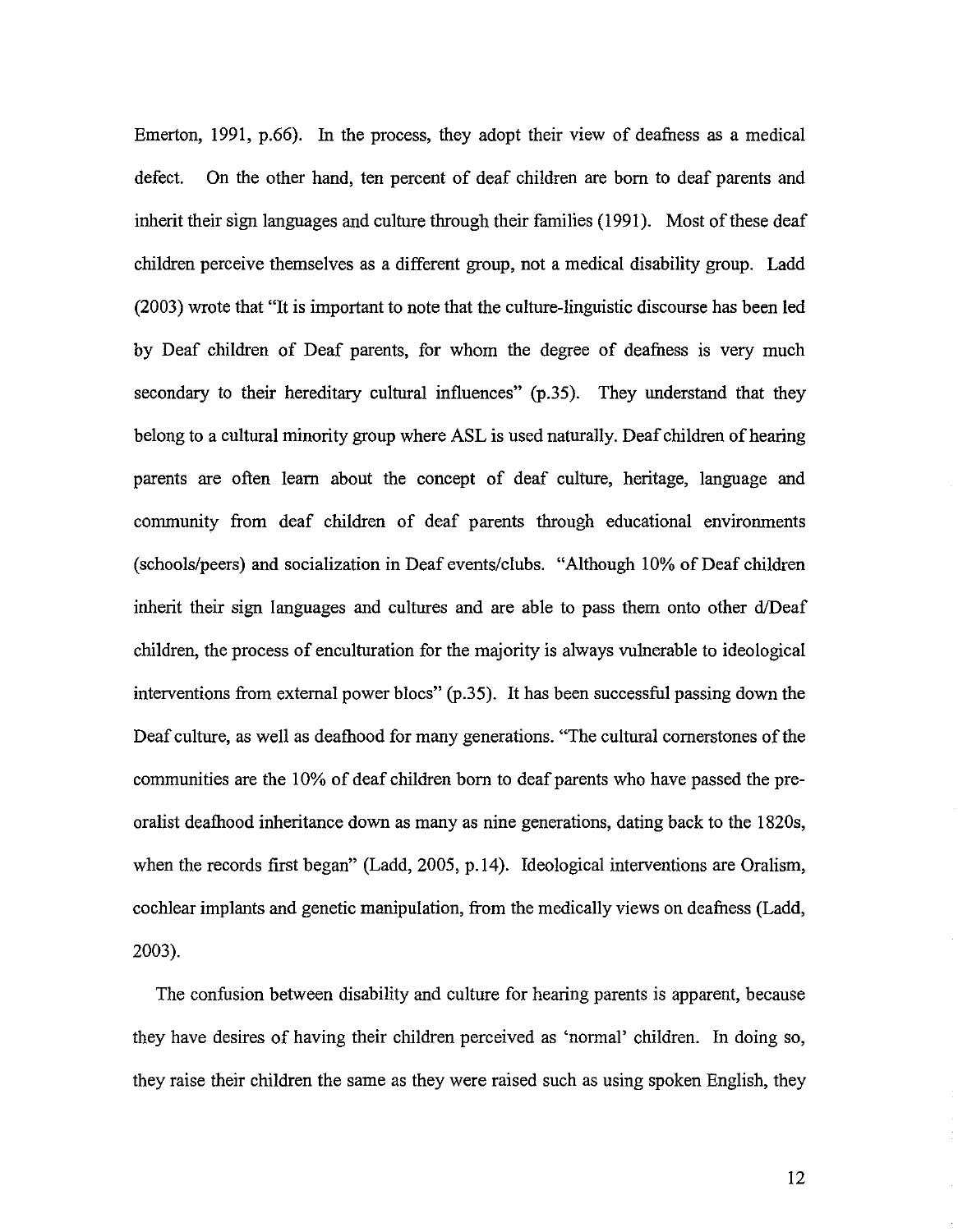have their children socialize with "normal" people, and provide the same opportunities as they had. These parents have no wish to enroll their child in a school for the deaf and to encourage their child to socialize with deaf people. For most of the parents, they hope that their child to become 'normal.' However, deafuess cannot be fixed and their child will always be deaf with under any circumstances. Ladd (2003) suggested that "Those parents' fears of 'abnormality' and their desire to achieve 'normality', they then present their medical model which claims and keeping their children away from Deaf communities" (p.35). Often, parents could not be able to keep deaf children away from Deaf communities forever; after children eventually join this group and gather with other deaf people. Furthermore, professionals who support the medical model encourage parents to keep their deaf children away from deaf communities as well. Moreover, many deaf students are told that the ability to use spoken language and sign language is important so they can choose culture to participate in and are function in two cultures, and two communities (Ladd, 2003). However, it is a question about deaf individuals' attitude toward to this concept bilingualism and biculturalism without understanding Deaf identity? According to Ladd, "Is this not culturally-centered perspective a more healthy social philosophy than the medical one which stresses the shamefulness of association with signing communities?" (2003, p. 36)

Ideological interventions can affect deaf children's early development and identity processes. The parents of deaf children from Belgian, Claire de Halleux and Poncelet Francois, (200I) built a programme of bilingual education for deaf children integrated in normal school with involvement from the Belgian association. de Halleux stated that "such reparative treatment (visits to specialists, check-ups, speech therapy and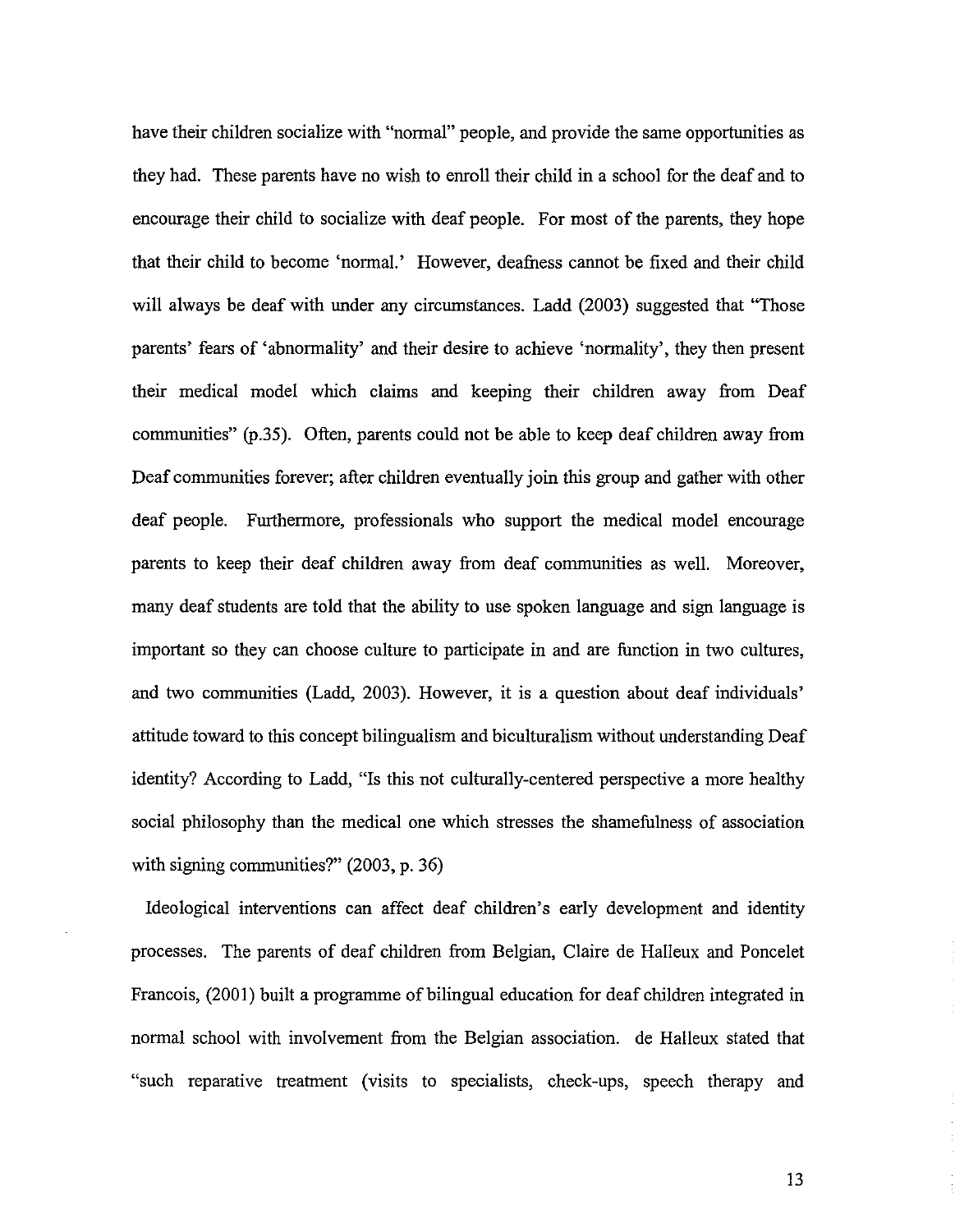assessments) jeopardizes the normal development and education of the deaf child and is, objectively and subjectively, a cause of pain in the heart of the deaf community." (2001, p.2). de Halleux acknowledged that parents need to consider the existence of a Deaf culture and accept deaf as different, not a disability, and let deaf children to use their natural language and have a right to belong to Deaf culture. "People who are deaf belong to their own community with its own sensitivities, roots in society, and consequently, its own culture. If deafness is properly managed, that is to say that if the def have the means to access knowledge and are given opportunities to use their intelligence, a person's life need not be hampered by their inability to hear." (de Halleux, 2001, p.l).

Deaf children have a right to have a thriving childhood without the increased pressure with which they are observed undergoing speech training, and visit many specialists in hope that hearing will be restored (de Halleux, 2001). To thriving childhood, deaf children use ASL to communicate effectively and develop their literacy skills. "Functional literacy involves basic language skills that enable a person to use ASL to communicate effectively in the DEAF-WORLD" (Christie & Wilkins, 1997, p.l). Deaf people wish that deaf children have healthy minds, positive self-esteem, and a normal life where they are allowed to use their natural language and able to enjoy to communicate with peers, families and teachers. "A deaf person's natural language is sign language. Sign language is recognized by modern linguists as a language in its own rights, and it is the only language that allows a deaf child to understand ideas and to enjoy structured communication without conscious effort" (de Halleux, 2001, p.l). The idea that sign language is the language of the deaf allows deaf people to label themselves as a linguistic minority group. "This sense of pride and the primary role assigned to being deaf is also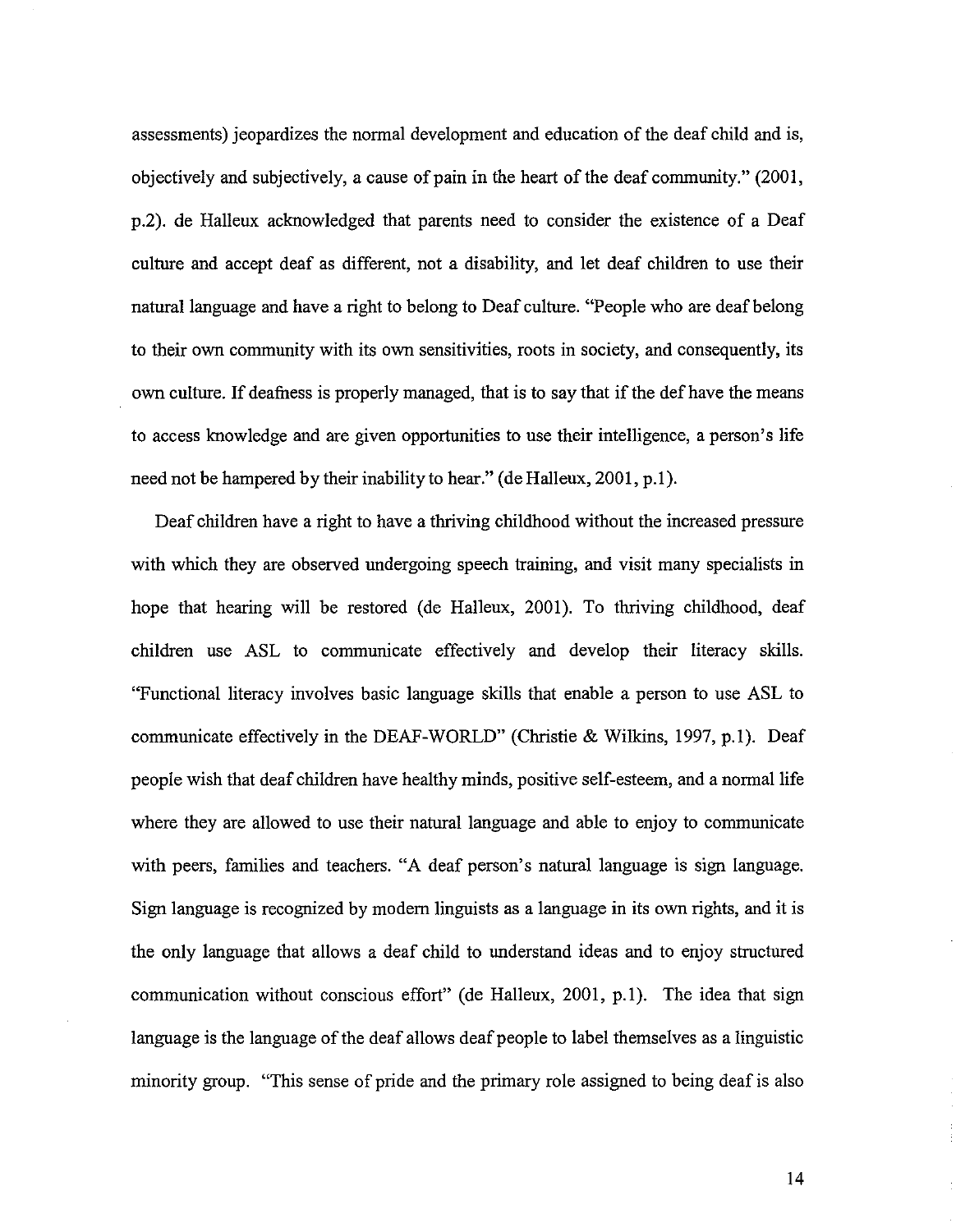at the core of the linguistic minority concept as it is applied to deaf people and the corresponding call for separate education through which the Deafidentity and culture can be developed and preserved" (Foster, 2001, p.113). ASL Literacy and ASL Literature are big part of Deaf culture for deaf people, where they can express their thoughts and feelings by through cultural literacy (Christie & Wilkins, 1997). "Cultural literacy refers to the values, heritage, and shared experiences necessary to understand and interpret the relationships of ASL literacy works to our lives as Deaf people" (Christie & Wilkins, 1997, p.1).

Schools for the deaf are often the place for deaf children to develop their deafidentity, to interact with cultural deaf people, and to learn about the DEAF-WORLD. Versed culturally deaf teachers are usually employed at such schools. "The purpose of educating deaf children in an environment dominated by hearing people was to acculturate them. For integrationists the cultural imperative was more important than academic achievement or occupational success" (Van Cleve, 1993, p.341). Often, mainstreamed schools do not offer lessons on Deaf culture or Deaf identity. Public schools provide educational interpreters and other special services under the Individuals with Disabilities Education Act (IDEA) requirements for deaf students to satisfy their needs and communicator access. "Under IDEA, each public agency- that is , each school districtshall ensure that a full and individual evaluation is conducted for each child being considered for special education and related services. The child's individualized education program (IEP) team uses the results of the evaluation to determine the educational needs of the child" (Paige, Pasternack, Lee & Danielson, 2003, p.I2). IDEA and IEP are only focus on medical view of deafness and the core of subjects that do not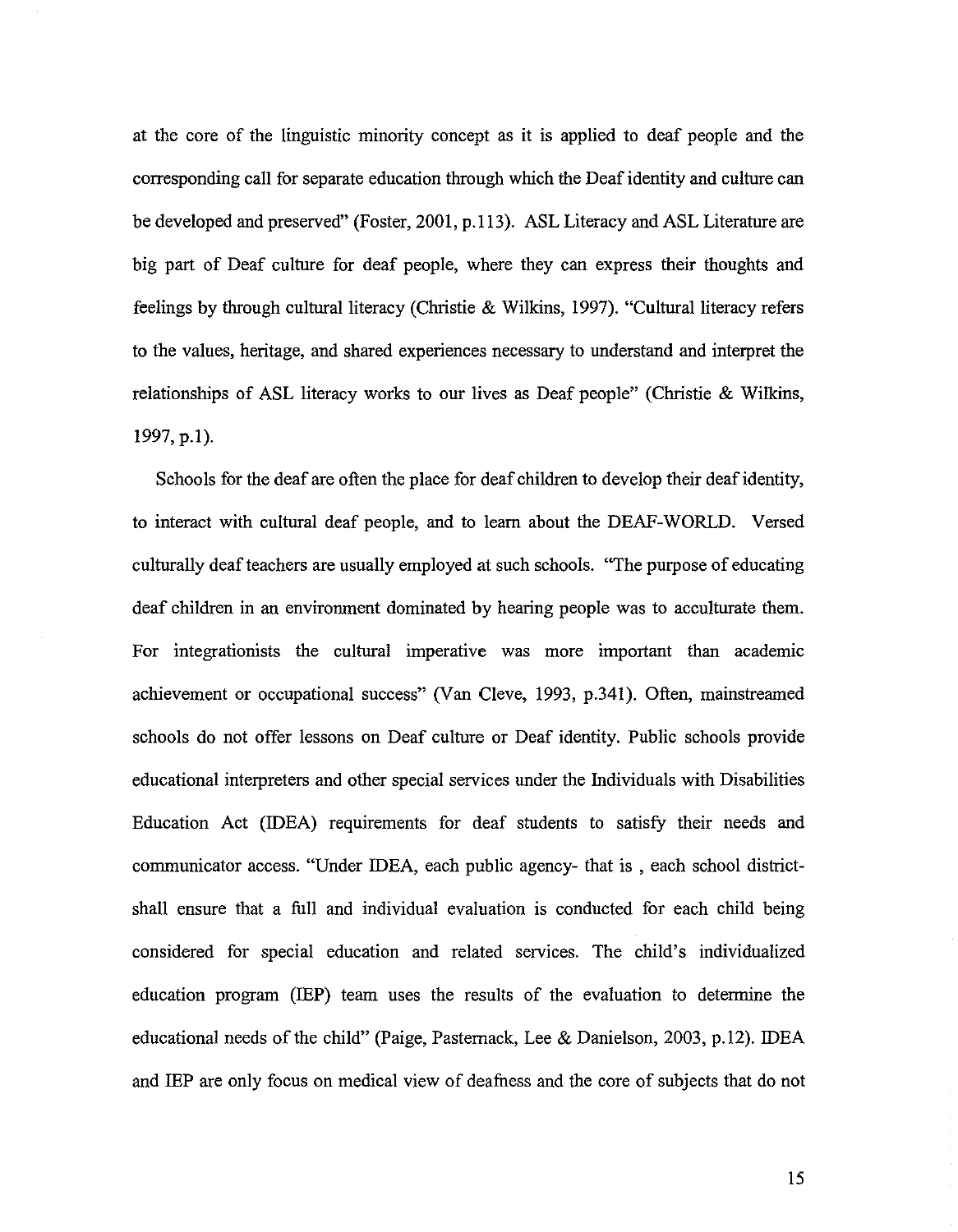include deaf cultural courses in public schools. They would not have much of exposure to the linguistic nor cultural minority concept. "Thus partially deaf child can give the appearance of 'coping' in mainstream childhood and thus seeming to rock no boats with regards to educational policy. It is only in teenagehood or later life that the truth begins to emerge- that many are simply left without meaningful membership of any community, whether that be Deaf or hearing" (Ladd, 2003, p.36). Often, deaf students become older and more realized that they are "different" from their hearing peers, teachers and families, as a result they are likely to start searching for groups to belong where common experiences are share- like a Deaf community.

#### A Conflict of the Two Worlds

There is a need for this curriculum to address the adversity that deaf adolescents experience after attending mainstreamed schools. Deaf adolescents need to have a huge fund of information and communicative competence, as well as to have access to both formal and informal communication in any school setting. Informal communication of in a natural language with peers outside of classes is the key to the development of identity through personal growth and stimulus for socialization and interaction. Schirmer (200I) cautioned, "...the deaf child's social ability is strongly related to language ability, when language ability is weak, social ability will suffer" (p. 125). Often transfer students would start to learn ASL in order to develop communicative skills at schools for the deaf. "Signed language is primary for achieving linguistic development, cultivating cognitive skills, and enhancing comprehension" (Nover, 1998, 66). When they transfer into the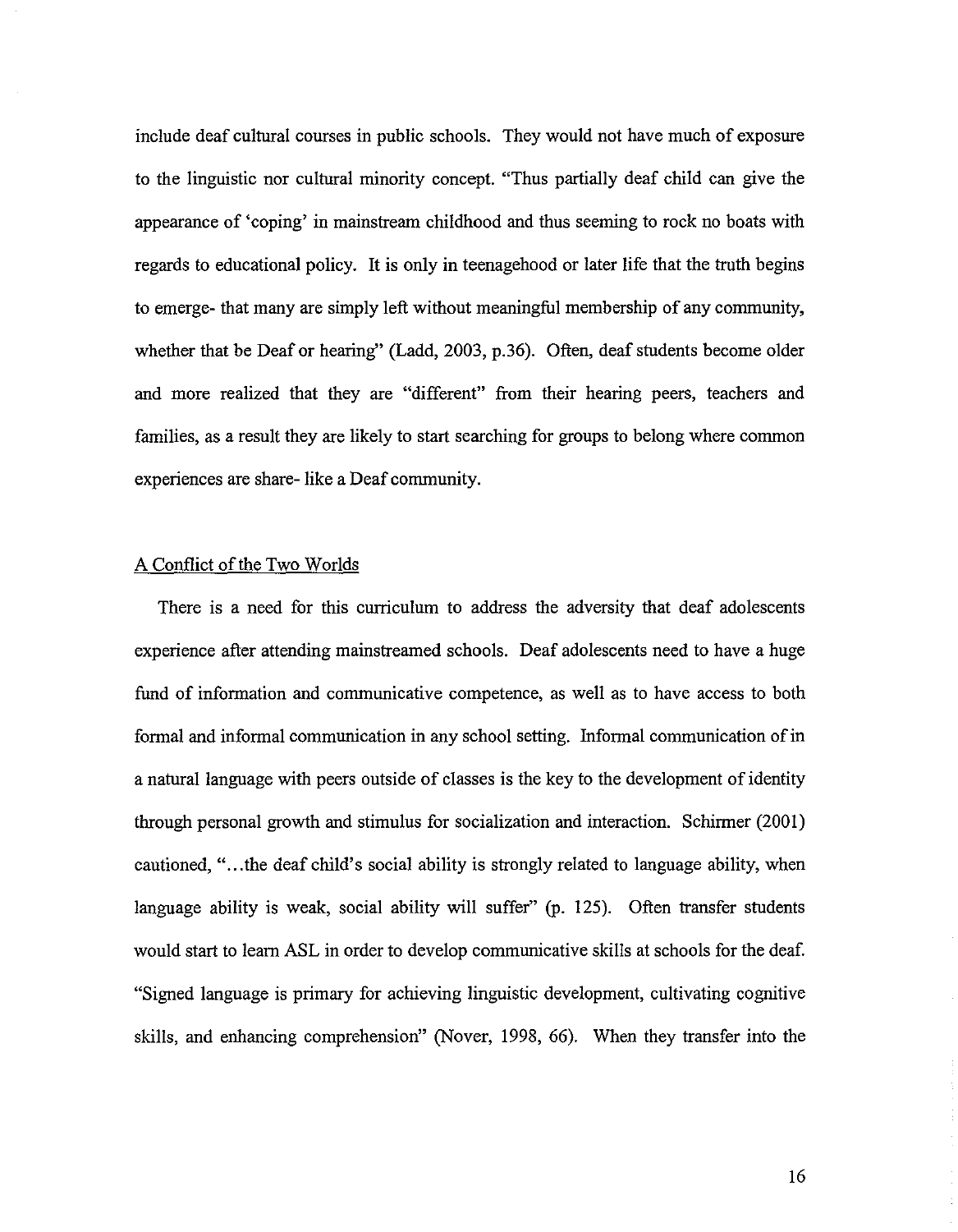school for the deaf, they should be better equipped to comprehend Deaf culture and the DEAF-WORLD.

On the other hand, deaf adolescents repeatedly have limited access to information and communication with their peers/teachers at mainstreamed schools. Unfortunately, there are greater numbers of deaf students in public schools, much more than deaf schools. Moore (2004) wrote that "There is a drop in enrollment in residential schools and the numbers of children who are receiving instruction orally are increasing" As a result, they have a limited understanding of self-identity and some students have become hearingized- to be identified as a hearing person. "Hearization is a process whereby deaf children are forced to imitate and then are directed to repeat the unnatural language behaviors, preferences, expectation, values, perspectives, ethos, and characteristics of an auditory-based culture through spoken or a manual code of English (Nover, 1995, p. 123). These deaf children and adolescents may wish to be hearing or think that they will be a hearing person someday. It will never occur to them that they will always be viewed as a member of a minority group because of their disability. "Deaf students often wonder why they are not the same as other children or their siblings. Children often interpret this difference to imply inferiority" (Grimes & Prickett, 1988, p. 256). They are likely to experience culture shock once they have transferred to a deaf school, realizing that they are deaf and learning to accept who they are. It is here that is the beginning of the Deafhood experience for those deaf adolescents.

Social identity is another serious issue for deaf adolescents to face and often happens during social change; such as the transfer to a deaf school from a hearing school or from a DEAF-WORLD to a hearing world. They may struggle to survive in two worlds, deaf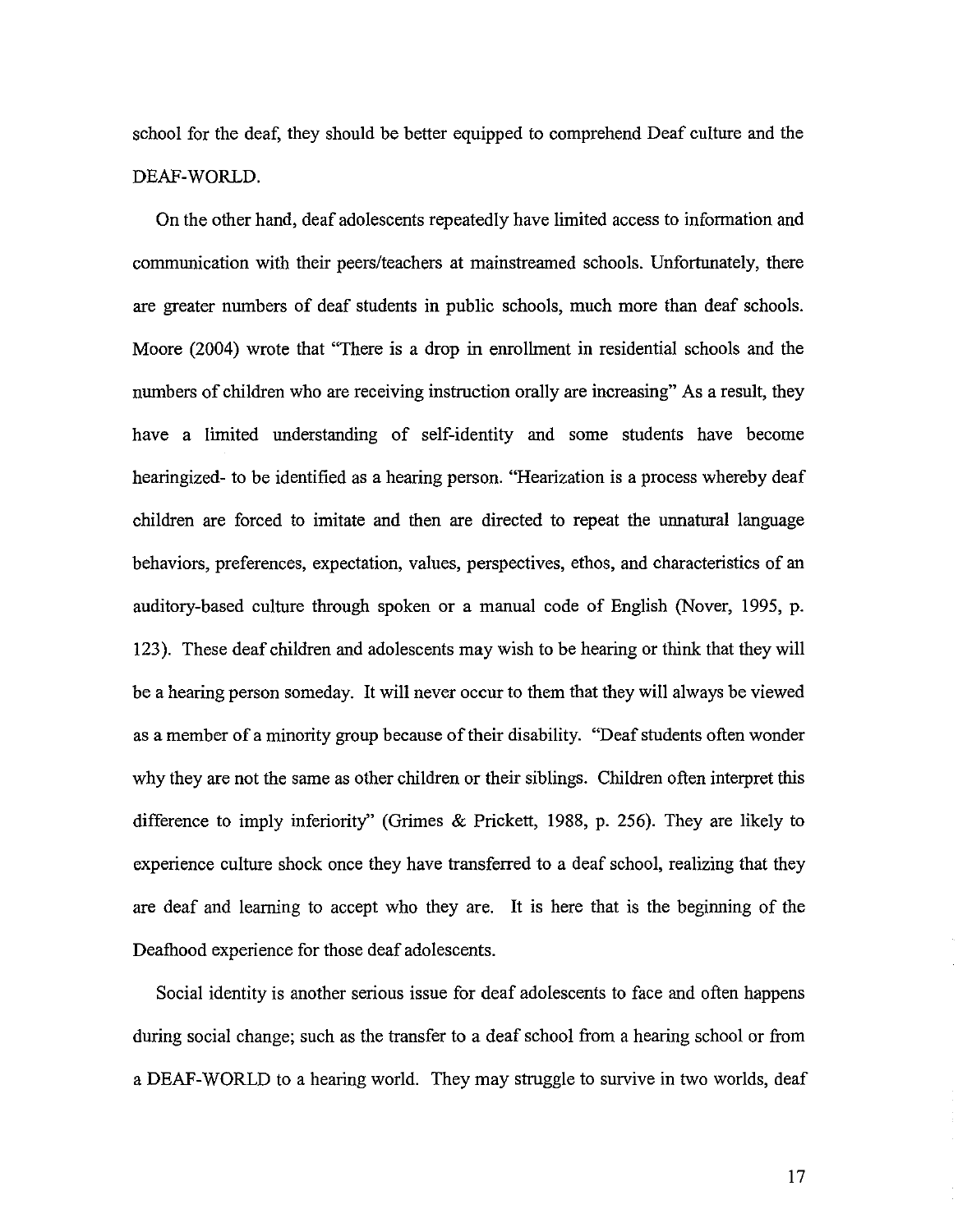and hearing. Emerton (1996) stated that "one may often feel tom as a marginal person in the midst of social change when the norms of two groups conflict, the fact remains that many deaf people today are a blend of two cultures and they choose to participate in both worlds" (pp. 143-4). There are so many different paths for deaf adolescents (and parents) to take. Parents of deaf children make decisions concerning what they feel is best for their child. Such decisions may be to have their child attend a school for the deaf, use ASL and be functional in the Deaf community; or, attend a mainstreamed school, not use sign language, with the goal of being function in the hearing world. In some cases, regarding both situations, some deaf adolescents may feel marginalized because they cannot be function competently in the DEAF-WORLD, nor the hearing world. Another point regarding social identity is that deaf adolescents could experience both cultures by attending hearing school and schools for the deaf. Deaf adolescents' experiences may reduce the discomfort of marginality and develop a positively bicultural Deaf identity, where a deaf adolescent can be functional and acceptable in both worlds. This process, from marginality to bicultural identity, is the Deafhood experience of learning and understanding about oneself as a Deaf person.

Deaf adolescents can progressively become more frustrated and discouraged if they do, at deaf schools, not have a sense of self-identity and understand ASL without any Deaf programs or ASL tutors offer. Schools for the deaf are generally a place where language and cultural would grow and survive in a group, not by an individual. Each deaf person needs to have a sense of belonging to a group, if there is no group for them to fit in, they will suffer. "Without the group, the person does not exist; and without the person, there is no group" (Csikszentmihayi & Larson, 1984, p.178). Furthermore,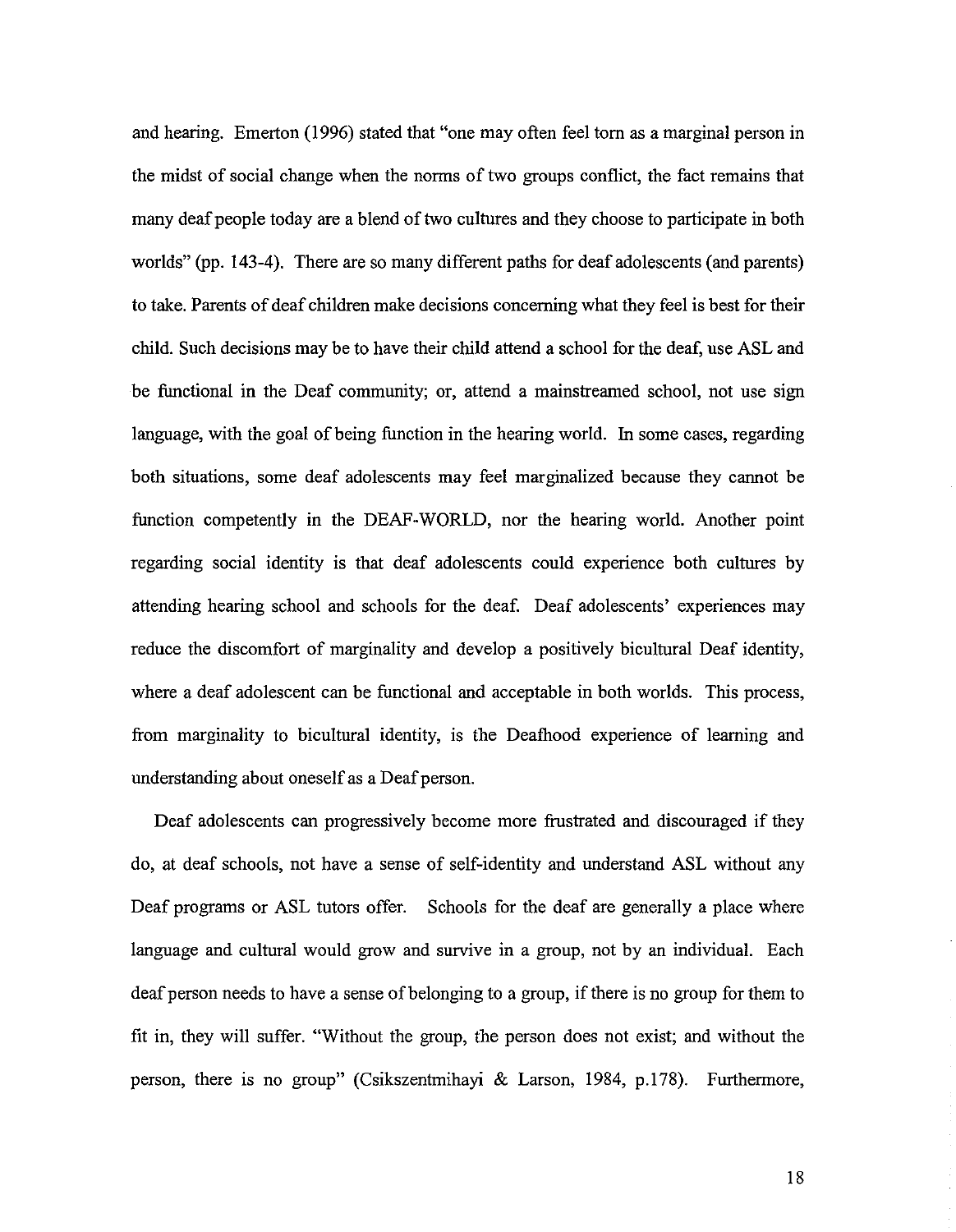language and identity play important roles in deaf adolescents' lives. Deaf people recognize themselves as having their own language, culture, beliefs and identity. Therefore, they would be able to have a strong identity, a strong sense of they belong of what language are they use, and how they live within their culture. Possessing a language is an important part of each person's identity because language represents a person's original values and beliefs.

In conclusion, the ideological interventions of the majority culture generally dissuade that deaf children from participating and ignore the benefits of the DEAF-WORLD. Their primary goal is to drive deaf children into the 'normal' lives, in the hearing world. However, deaf children can become functional and successful persons, only if they have sufficient self-concept and knowledge of the Deafhood. With a knowledge of Deafhood, they would able to perform in the DEAF-WORLD and the world at large. Moreover, parents of deaf children gravely need be exposure to Deaf issues in early interventions. Not only parents, but also teachers and professionals influence each deaf individual's lives.

## **Project Objectives & Implementation**

The chief aim is for deaf students to acquire their sense of identity within "Deafhood." The objectives are to introduce deaf students to Deaf Studies and to help them recognize themselves and learn to accept who they are. Higdon (1986) stated that "As is the case with many children today, my students are often told what not to do rather than what to do, scolded rather than complimented. If these children don't learn to feel good about themselves, they will never accomplish anything. I want their school environment to help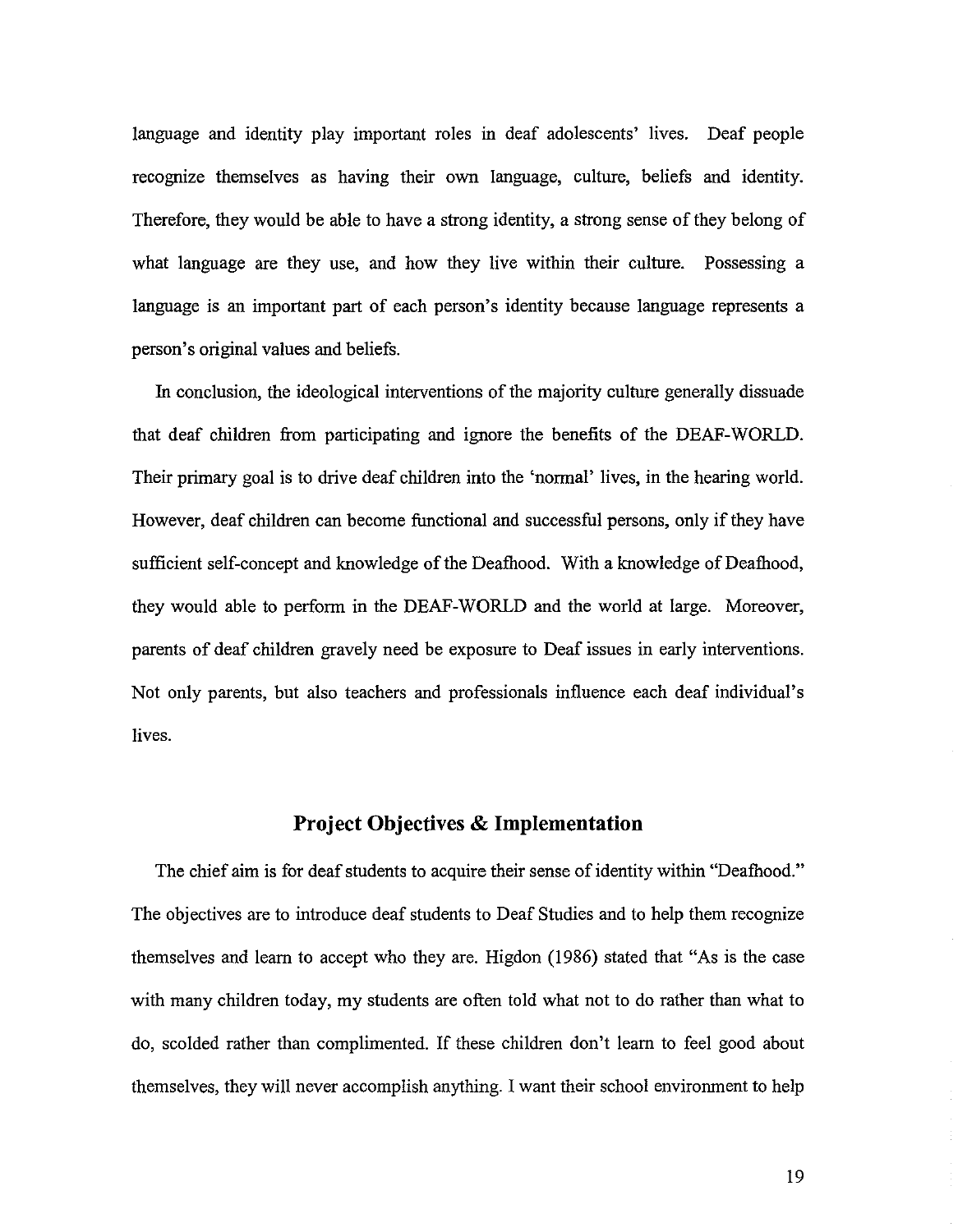them to be positive thinkers, so I teach them pride" (p.36). Deaf students need to comprehend Deaf culture and the Deaf community. They might feel their academic performance is up to person, but they might have a need to be accepted as a Deaf person and a member of the DEAF-WORLD.

Implementing this curriculum unit and making modifications are expected in order to best serve a variety of deaf adolescents' needs. It is important to acknowledge that each student brings different knowledge and experiences, and that they are valuable. Depending on their language skills in both English and ASL, the consumer should consider accommodations to make this curriculum accessible and comprehensible, such as more visual images on PowerPoint presentations with fewer sentences. For example, teachers can include cartoon comic strips- based on the concept of the Deafhood. It would be most effective if the Deafhood curriculum were incorporated into lessons for core subject courses and general education courses.

Finally, the primary reason I created this curriculum is because there is lack of curriculum in Deaf studies for not only transfer deaf students but also deaf students who have attended schools for the deaf all their lives. Many curricula addressing Deaf studies are designed for hearing students. Eventually, I hope that this curriculum project would be useful and helpful for deaf students as they find an appreciation of their Deaf identity, because this is the heart of young deaf students' education. Also it may lead to establishing an organization that focuses on Deafhood with many professionals and educators involved. The Deafhood Organization would enhance the quality of life for young deaf people by individually designed teaching, services, and programs, involving the awareness of Deaf community and Deaf culture.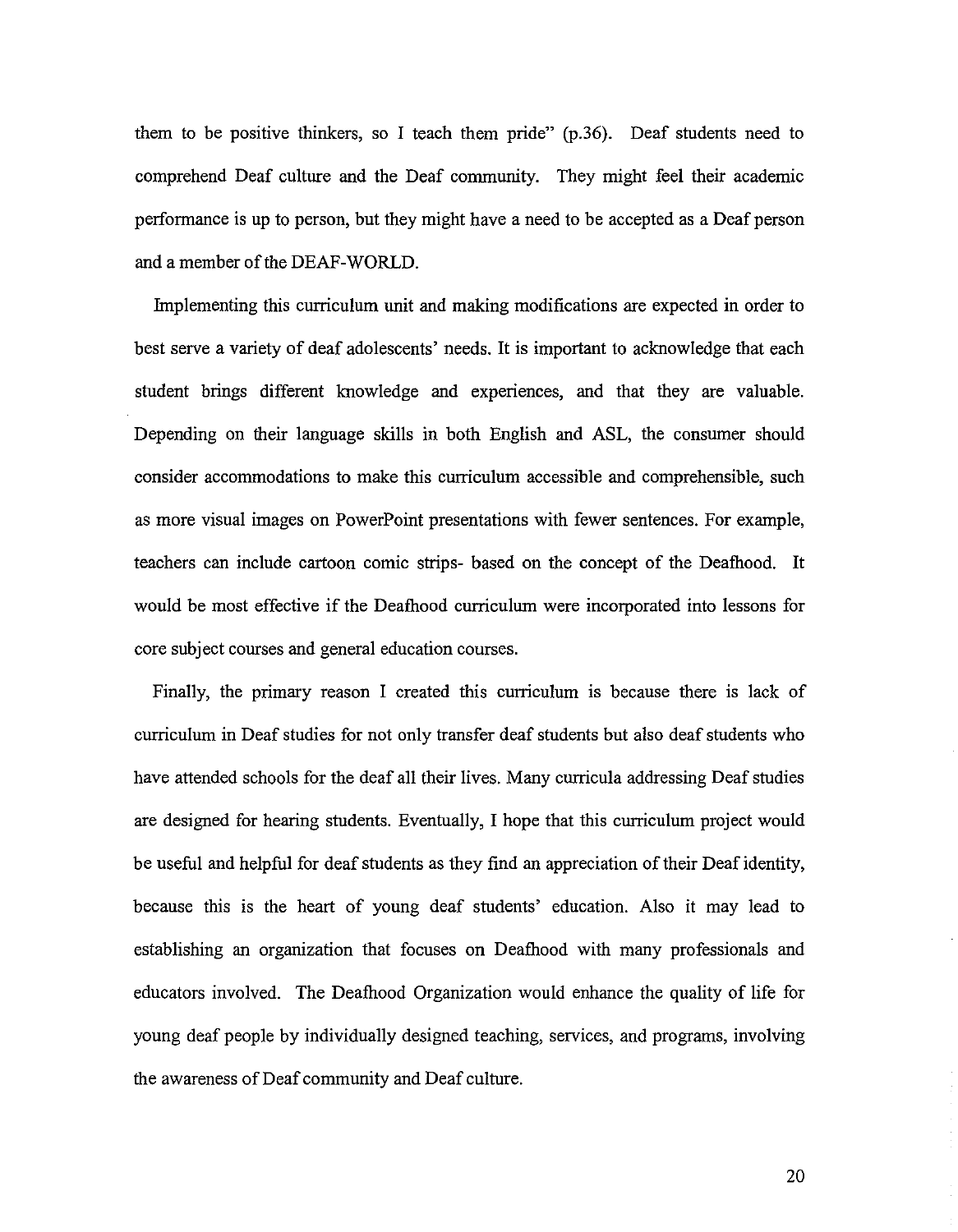"We can't protect children from the negative happenings in the world, the negative people, or completely change their world. We can, however, change the picture they have of themselves (Campbell, 1986, p.4)."

> *I'm happy when I do something I like I'm happy when I am with someone I like. I'm happy because I like myself. (Berger, 1971, p.l)*

é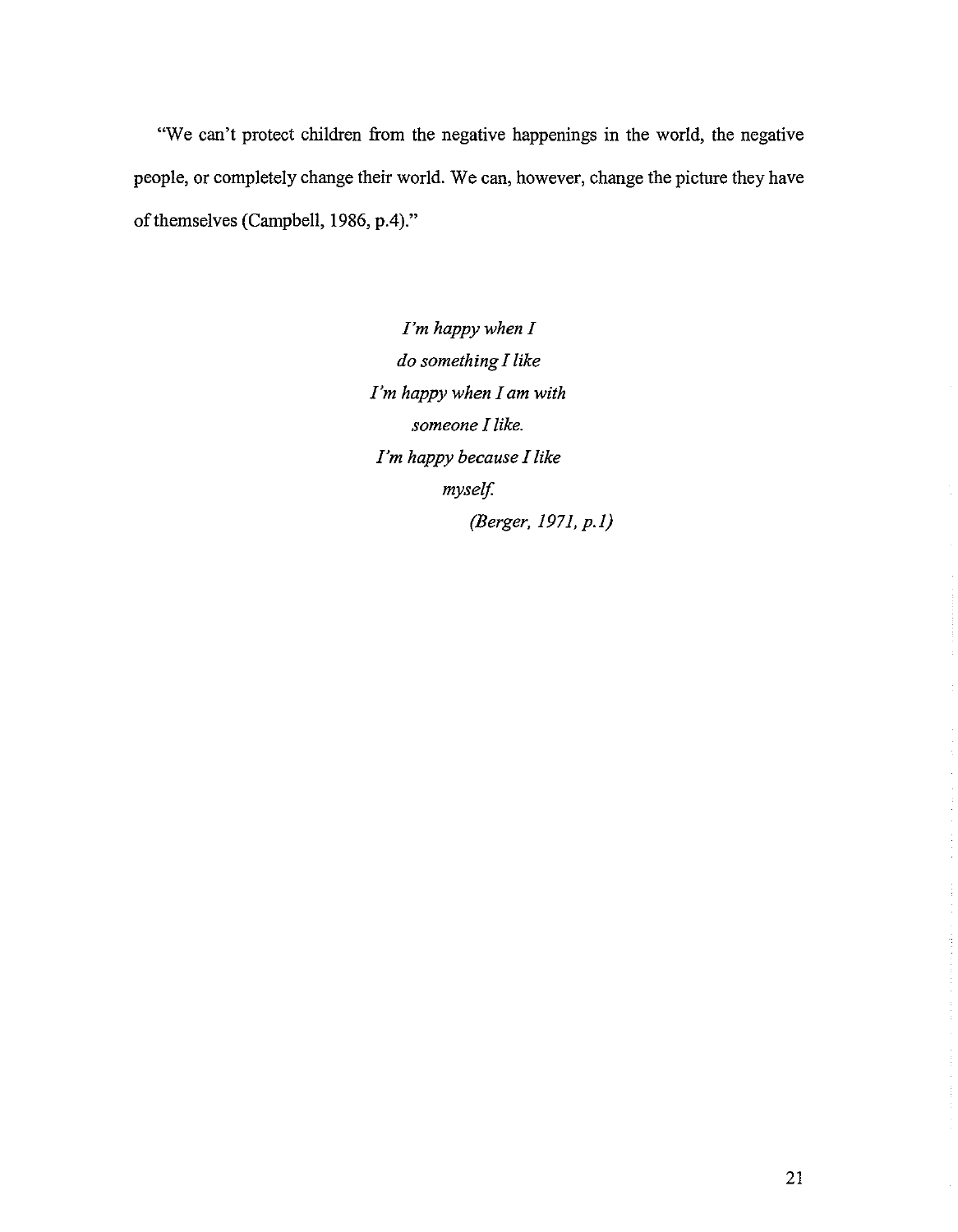## **Activities**

## 1st Week - Introduction of the DEAF-WORLD

The goal of this first workshop is to introduce the students to the DEAF-WORLD. In this workshop, the students will discuss their perspectives on deafness and the DEAF-WORLD, and what it is like to be deaf as they encounter daily activities. Establish deafstudents a word meaning- DEAF-WORLD: all members are Deaf people who use ASL, and are part of Deaf culture and understand Deaf ways; cultural norms, values and behaviors.

- 1. Have the students sit in a circular seating arrangement.
	- a. Explain to them that in the classroom for the deaf, students are usually seated in a circular arrangement, so everyone can see each other when they sign. It is a value for the Deaf culture- visual access to communication.
- 2. Ask the students to describe their past and current perspectives of their identity as a deaf person.
- 3. Ask the students to write down their thoughts about DEAF-WORLD as it is shown on the board.
	- a. Have them share their thoughts.
	- b. While they share their thoughts, the instructor should write down a list of words and phrases related to material culture (e.g., American Sign Language,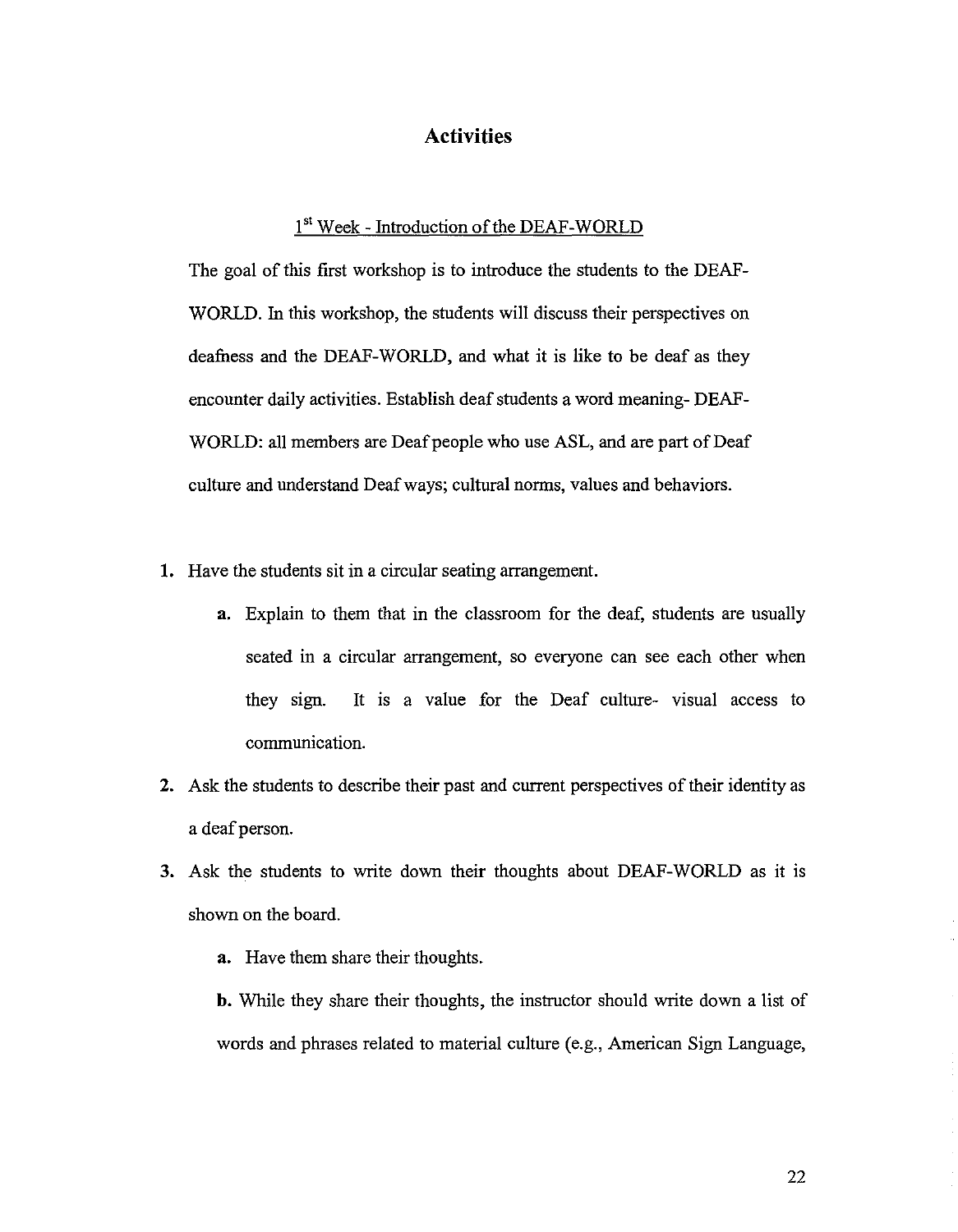schools for the deaf, vibration alarms, flasher for doorbell, technological devices, relay call on the Internet, deaf clubs and deaf culture).

- 4. Give a PowerPoint presentation on the DEAF-WORLD (see Appendix A)
	- **a.** Discuss with the students about the presentation.
- 5. Show the students some books/novels on the "DEAF-WORLD"
- 6. Have group activity with list of words and discussion on what they have learned and share their life experiences in DEAF-WORLD and (hearing-world).
- 7. Have the students scribble or draw on a white sheet on their reflection of their experience to minority/majority cultural relations. Also have them to write two goals that they would like to achieve by the end of this program.

# $2^{nd}$  Week – Identity/Perception of Deaf People

In the second unit, focuses on being Deaf with two different views. This gives deaf students chance to have a discussion on two perceptions of Audiological identity vs. Cultural identity.

- 1. Open question on a topic on deaf- medically or culturally then
	- **a.** Use powerpoint to show images of Deaf culture (see Appendix B)
	- **b.** Brief discussion on one image on powerpoint- can being deaf be fixed?
	- c. Make two lists: the perceptions of Audiological identity vs. Cultural identity.
	- d. Have divided two group activity and one group focused on medically and other one focus on culturally. For example, both groups of deaf people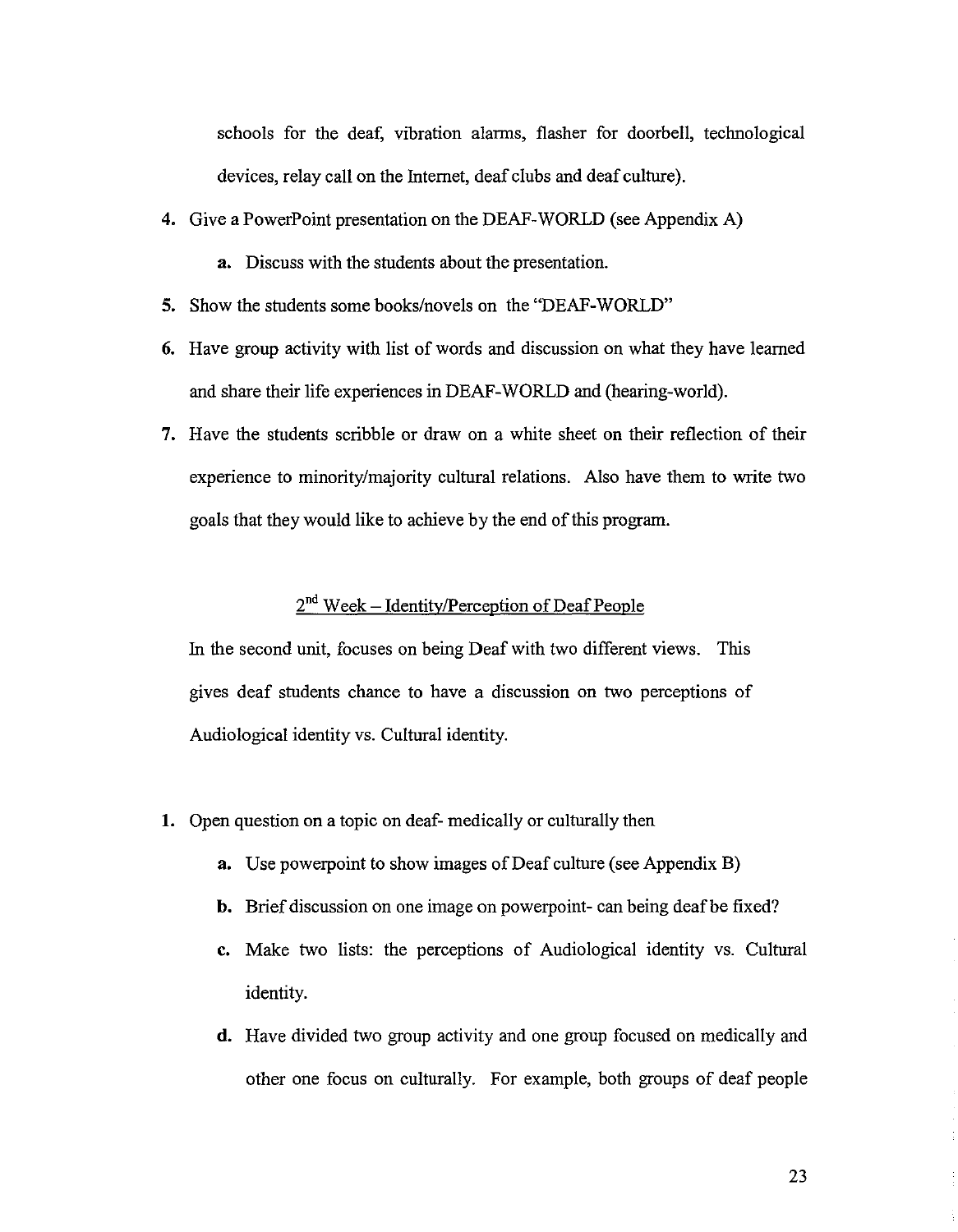may use hearing aids but they may have different mode of communication and values. People who view on deafness as medically, they are likely to aim on 'fixed' deafuess such as training on speech and focus on hearing with hearing aids or cochlear implants. On the other hand, people with a cultural view, they may accepted deafuess and use ASL and involved in deaf community, attend deaf schools and Deaf events/clubs.

**2.** For 40 minutes, divide the class into two groups for a debate as a fun activity- one group represents the medical view of deafuess and other one supports on cultural view of deaf. Each student has opportunities to make points to support their positions and make debate the other position.

# $3<sup>rd</sup>$  Week – Linguistic Minority and Arts

Sign language and Deaf arts (De'VIA) have a strong influence on Deaf experience. In the third workshop, introduce the Arts and Language of the DEAF-WORLD. Students may get into a discussion on these topics and they may bring out their inner feelings and thoughts about language barriers and experiences. Also, they may have discussion on arts, what is De'VIA and ASL Literature. At last, have each student to make their own De'VIA works.

- 1. Have students sit in circle and open discus on what is a Linguistic minority?
	- a. How it related to Deaf people? And why it is important for us? It is characteristics of people from language minorities.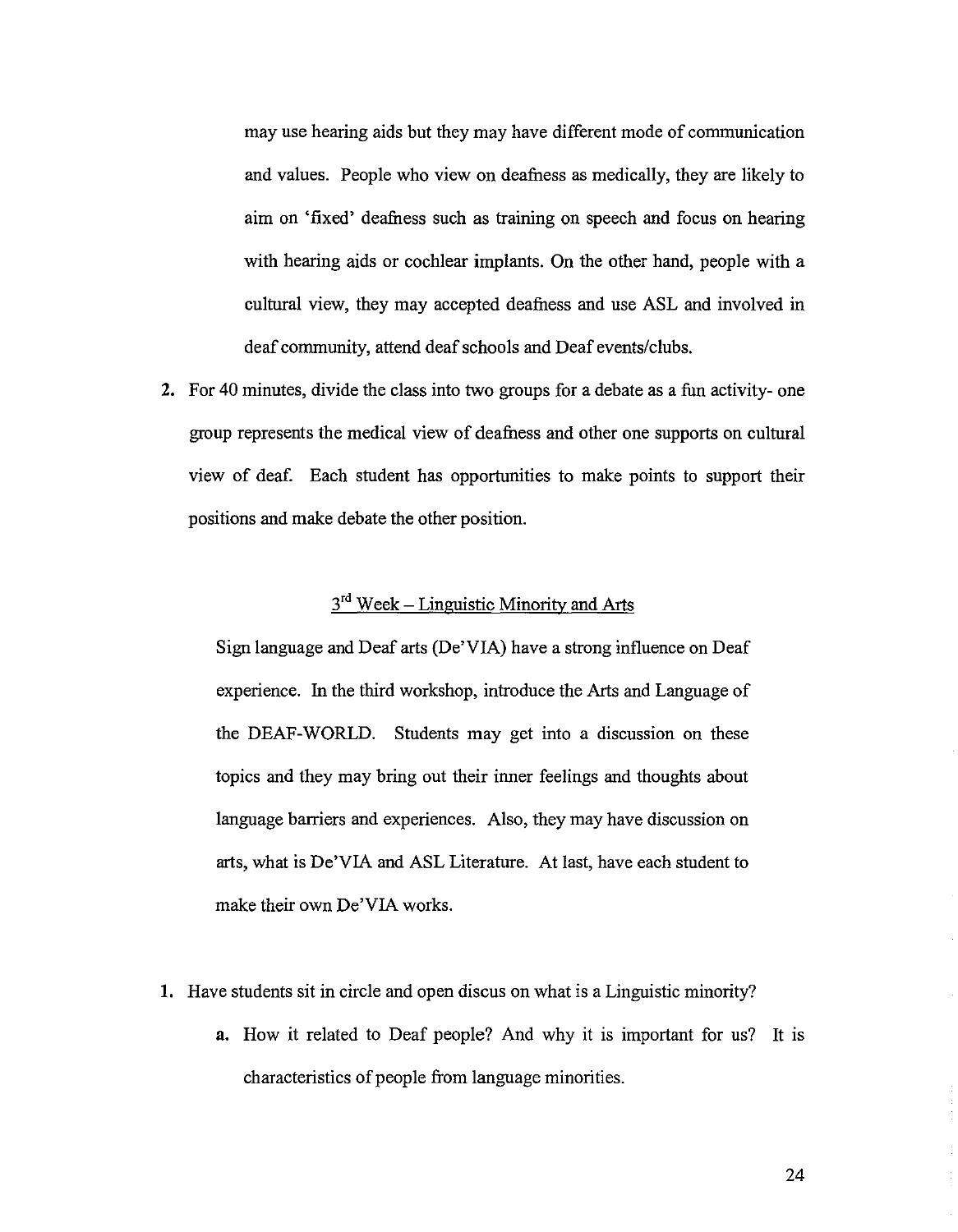- 2. What are Deaf Arts and De'VIA?
	- a. The goal of this discussion is to show them that it is amazing to have all different expressive of artworks on De'VIA- pride of the DEAF-WORLD, negative feelings about deafuess as loneliness and frustration and anger toward to hearing people, as resistance and affirmation.
- **3.** What is an ASL Literature?
	- **a.** Show examples of Folklore storytelling and ABC stories
- 4. Have a powerpoint presentation on these topics, within many demonstrate of De'VIA artworks created by Deaf people with examples of metaphors and symbols (Appendix C).
- **5.** Hand out white papers and oil pastel or colored markers to each student to create their own De'VIA. (see Appendix C)
- **6.** For optional assignments after the unit.
	- **a.** Name four Deaf artists who formed the De'VIA group
	- **b.** List four Deafwriters who published books

## $4<sup>th</sup>$  Week – Deaf Identity and Diversity

The goal is to increase self-awareness for each student. This week's objective is to help the students analyze their own cultures, races, characteristics and Deaf identity. Before start on new topic, we will review topics from last three workshops; DEAF-WORLD, Deaf culture and De'VIA & ASL Literature. Then they will do group activity for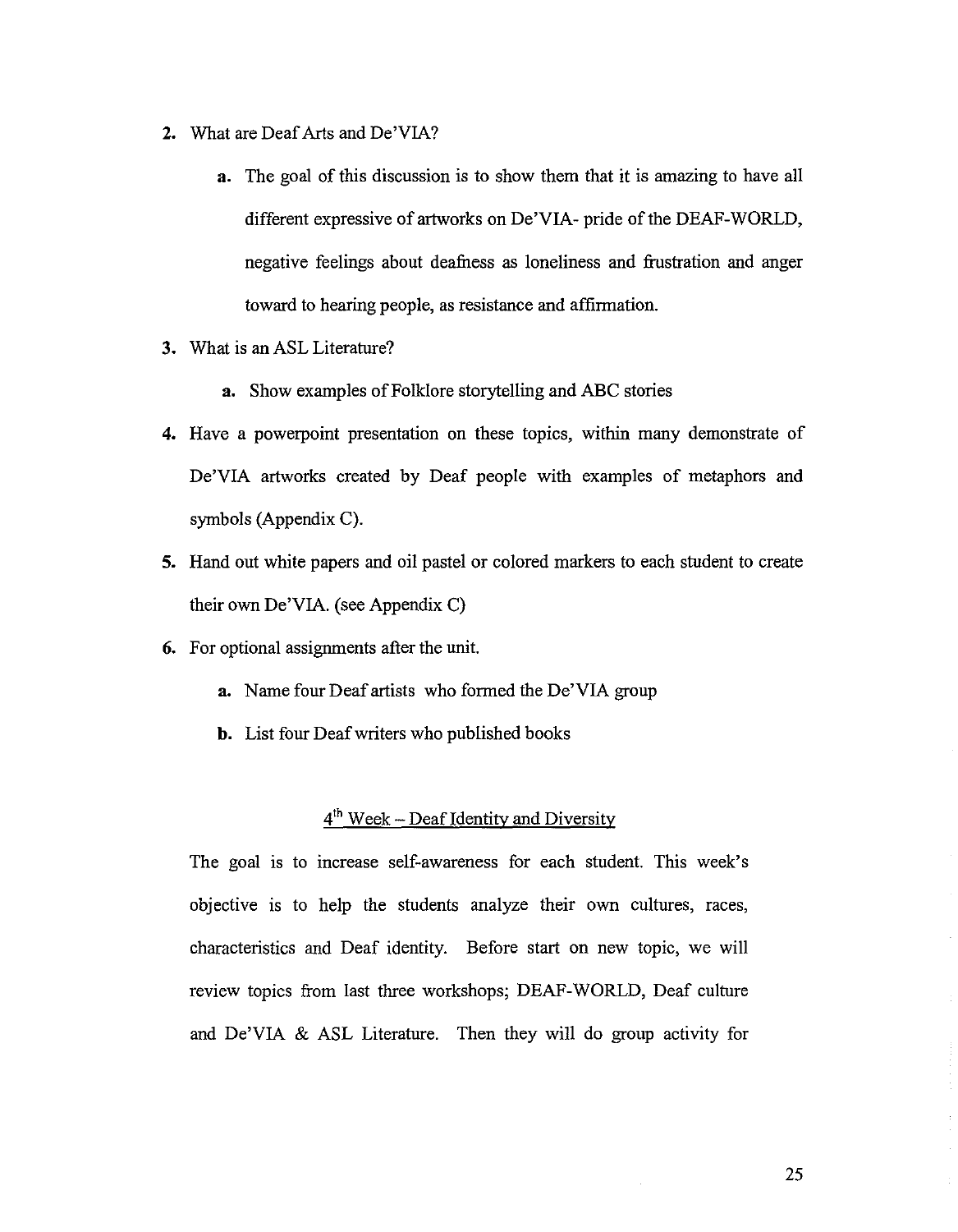brainstorm on self-identity. Have each student draw a self-portrait as they feel about themselves.

- 1. Have all students sit in circle and ready for discussion.
	- a. Review on De'VIA what this word stands for?
		- i. Is it important for us deaf people to know about De'VIA?
		- ii. What is Deaf art?
	- b. Review medical & cultural perspectives- what have they leamed about this? Why it is important for us to know about these terms?
	- c. Introduce deafstudent to self-identity and the Diversity
		- i. How does diversity apply to self-identity?
		- ii. How does being deaf impact self-concept or identity?
		- iii. What is the relationship with the among being deaf and race, culture, and language?
		- iv. What are your characteristics of your identity? Is Deaf or Hard of Hearing part of your characteristics? Why or why not...
- 2. Divide into four groups to do brainstorm on self-identity
	- a. Encourage them to share their life experiences and how their Deafidentity affect to their self-identity.
	- b. Have each student to scribble down words that define themselves
- 3. For 30 minutes, hand out to each student a sheet of paper and pencil to draw selfportrait, if time permissions, have them do details and add colors.
	- a. Discussion on works of Self-Portrait reflects an individual's inner feelings and thoughts by signed explanation.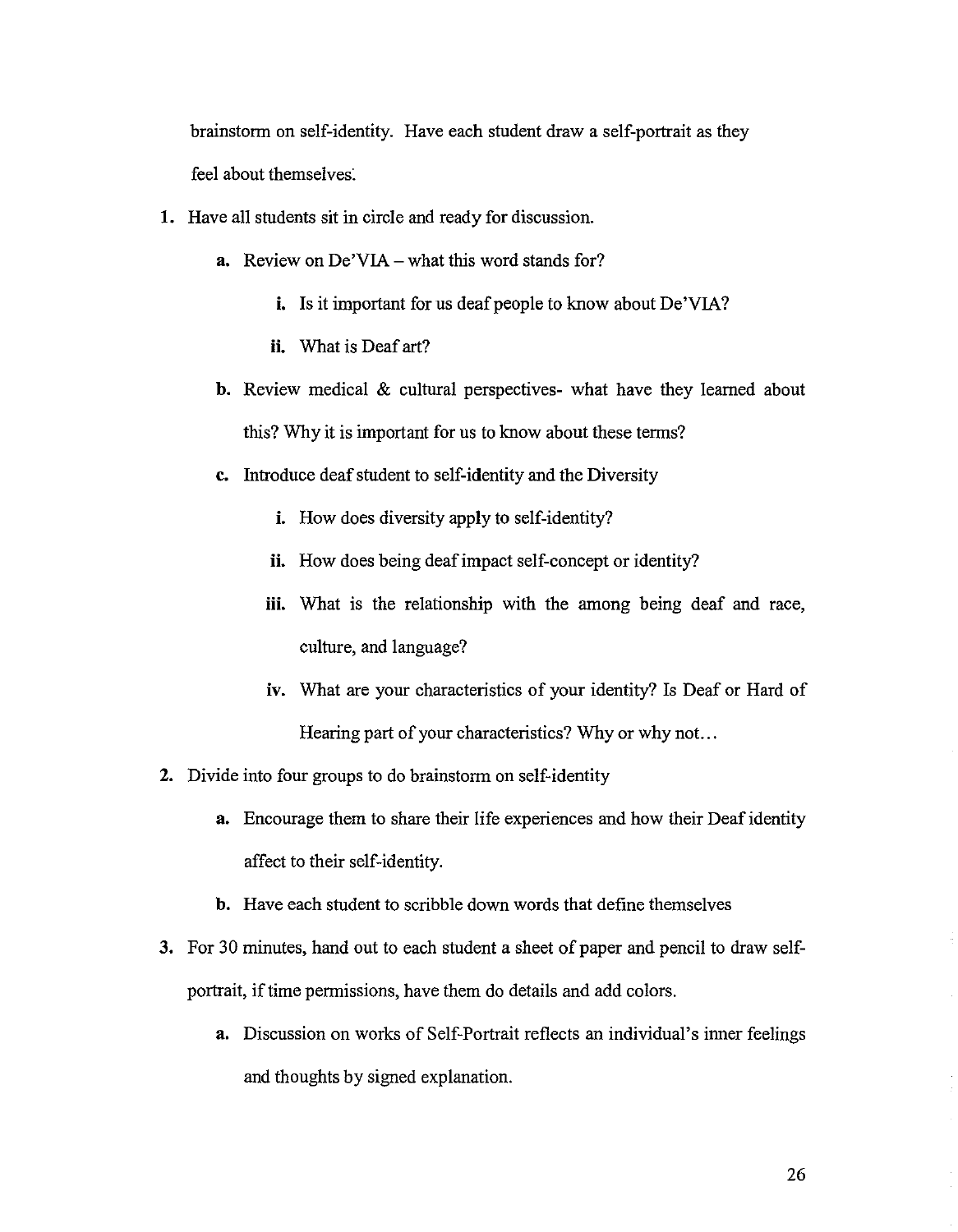# $5<sup>th</sup> Week - The Concept of Deafhood$

A concluding workshop is based on Deafhood and the DEAF-WORLD. In the workshop, the student will have short review all topics from last four workshops. Then they will playa Jeopardy game. At last, they will be introduced to Deaf V/Blogs community.

- 1. Brief review on all topics we have learned within 5 weeks
	- **a.** What is the Deafhood? How it is process of Deafhood for deaf and hard of hearing people? Can it apply to hearing people or any minority groups?
	- **b.** What are characteristics of the DEAF-WORLD?
- **2.** Divide two groups and do on Jeopardy game- with **all** topics included (Appendix D)
- **3.** After the game, have each student to write down least three paragraphs on what they have learned from the program. The most interesting topic they learned about and which workshop he/she liked best and why. At last, have them to introduce the DeafBlogs community on the Internet.
- **4.** For their own personal assignment, it is an optional assignment.
	- **a.** Have them to write on positively about themselves- think positive ways to live with being deaf.
	- **b.** Write down where they see themselves in 5 years? What would they like to improve in themselves or the community?
	- **c.** Learn more Deafhood topics on DeafVlog/Blogs community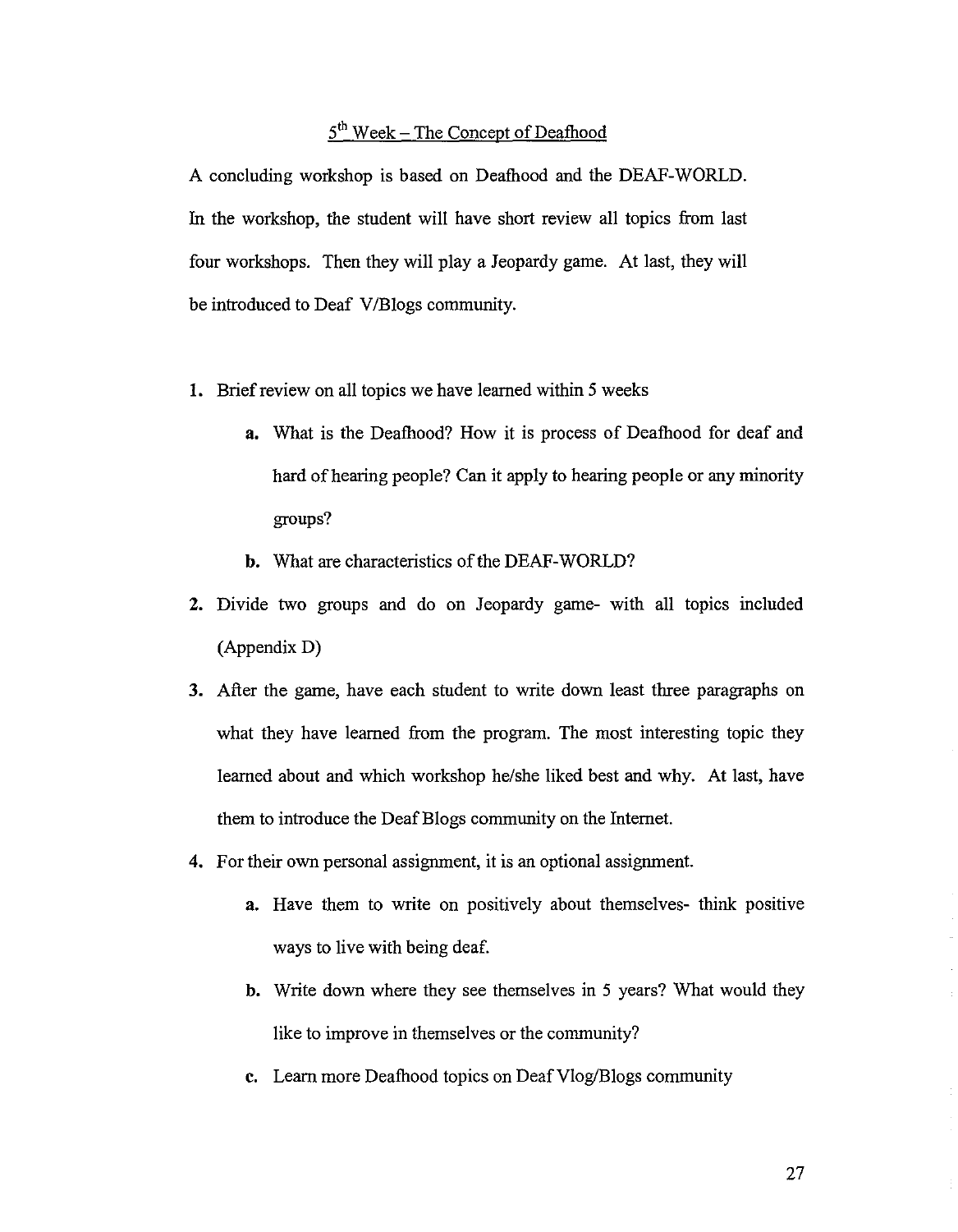# **Appendices**

## **Powerpoint Outlines & Jeopardy Questions**

## **Appendix A- Introduction** of the **DEAF-WORLD**

Week # **1 Program**

What is the DEAF-WORLD?

-Stated in the American Heritage Dictionary: "A class or group of people with common

characteristics or pursuits and a particular way of life."

*-A Journey into the Deaf-World,* 1996, *p.5*

What is inside of the DEAF-WORLD???

- People who are deaf and hard of hearing and use sign language for communicate (eg.

ASL)

- Have our own culture and language to express ourselves in different way than hearing

people

- Values and beliefs
- De'VIA, ASL Literature, Deaf Arts Performace
- Deaf schools, events and clubs
- Deaf Identity
- Deafhood

DEAF-WORLD... why?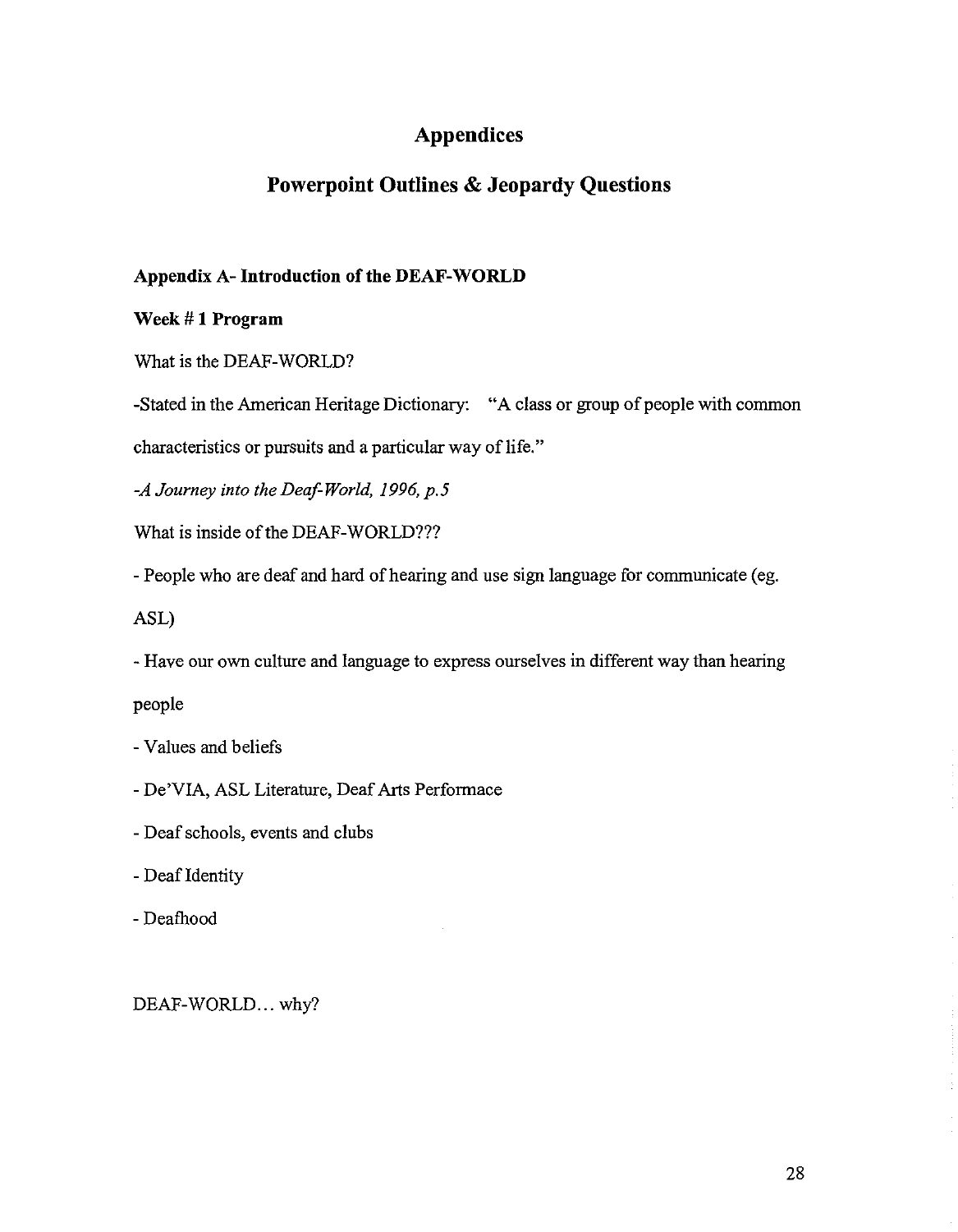- This is unique about deaf and identity; deaf people are accepted a new identity as a Deaf or Culturally Deaf person and enter the DEAF-WORLD- because of the common characteristic- deaf

- Deaf people in the DEAF-WORLD are able to express freely in sign language and have sense of self-belonging to the certain group.

Who are member of the DEAF-WORLD?

- Being a member of the DEAF-WORLD is not as easy as people would assume.

- There are obligations of skill and knowledge before one can be a member of the Deaf community.

- Fluent in ASL or any sign language

- Knowledge about Deaf Culture and Deaf Identity

- To be a member, must be deaf or have hearing loss

Deafness Linguistic

- In the DEAF-WORLD, the primary language is American Sign Language

- Deaf or hard of hearing individuals are required to learn ASL and generally expected to become fluent

- There are few deaf people who learned ASL when they were infants with Deaf parents.

High percent of deaf people learned ASL in later years

Deaf Culture

- The DEAF-WORLD has their own culture as a group- DeafCulture.

- Deaf Culture has...

-Language

- Arts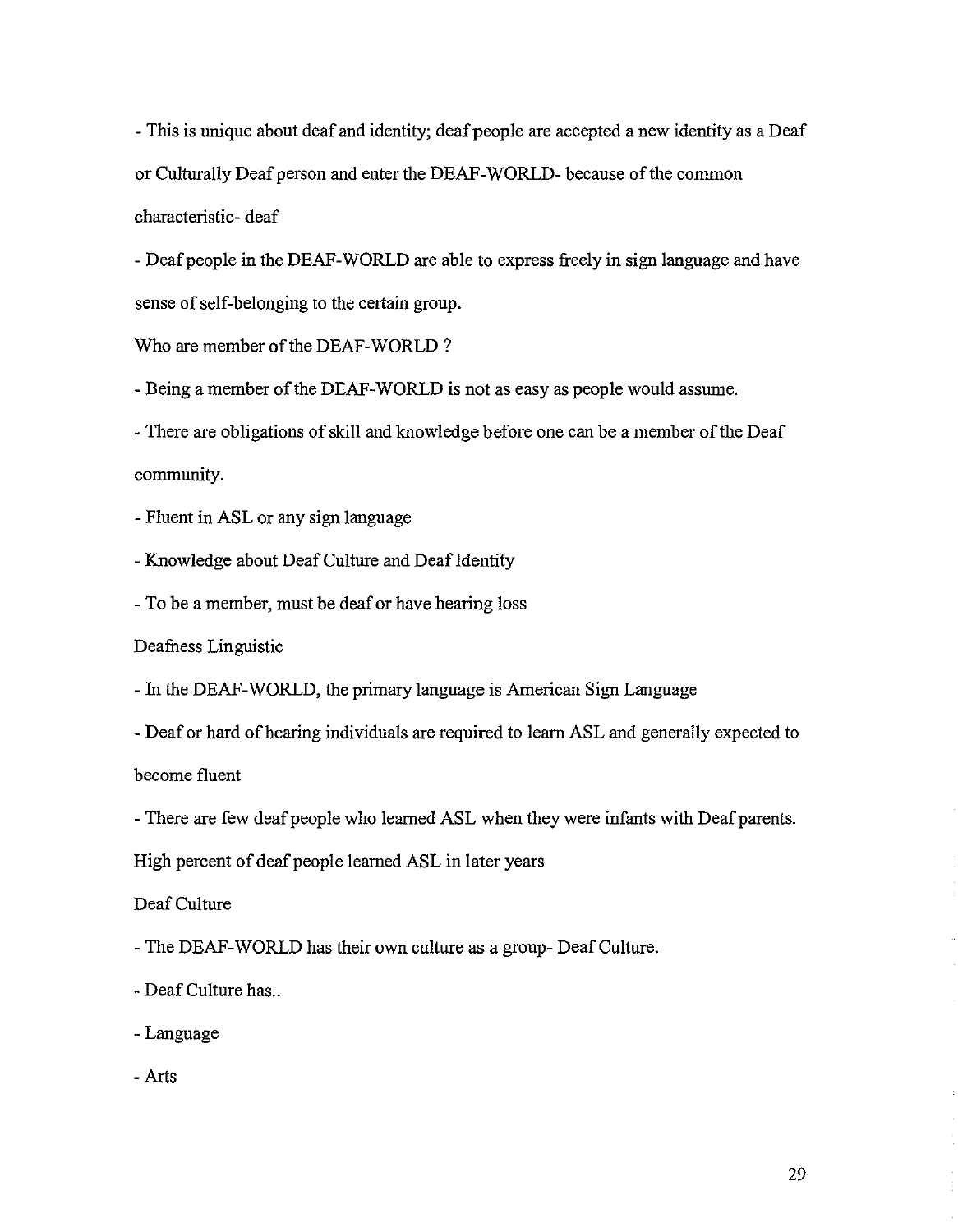- Values/beliefs
- Philosophy of Education for the deaf students
- Events/clubs/sports

### DEAF-WORLD is...

- A group of certain members with common characteristics
- Helping deaf individuals to develop their self-identity as deaf person, just like hearing

person except not able to hear.

- Required to use ASL and have knowledge of Deaf Culture
- An unique place for members-deaf or hard of hearing people, all age.

### **Appendix B- Identity/Perception of deaf people**

### **Week # 2 Program**

What is deaf??

- Deaf: "Partially or wholly deprived ofthe sense ofhearing" *-Webster's Dictionary*

- Professionals, parents, teachers and individuals have different views/opinions on deaf, depend on their knowledge, experiences and values/beliefs.

- Two major groups of perspective on deaf; medically and culturally
- Medical is negative view on deaf
- Cultural is positive view on deaf

Medically view on being deaf

- Disability, problematic, abnormality, "Hearization"
- Oralism, cochlear implants and genetic manipulation
- Audiological, doctors, therapists
- Deafness-need to be 'fixed' or find a cure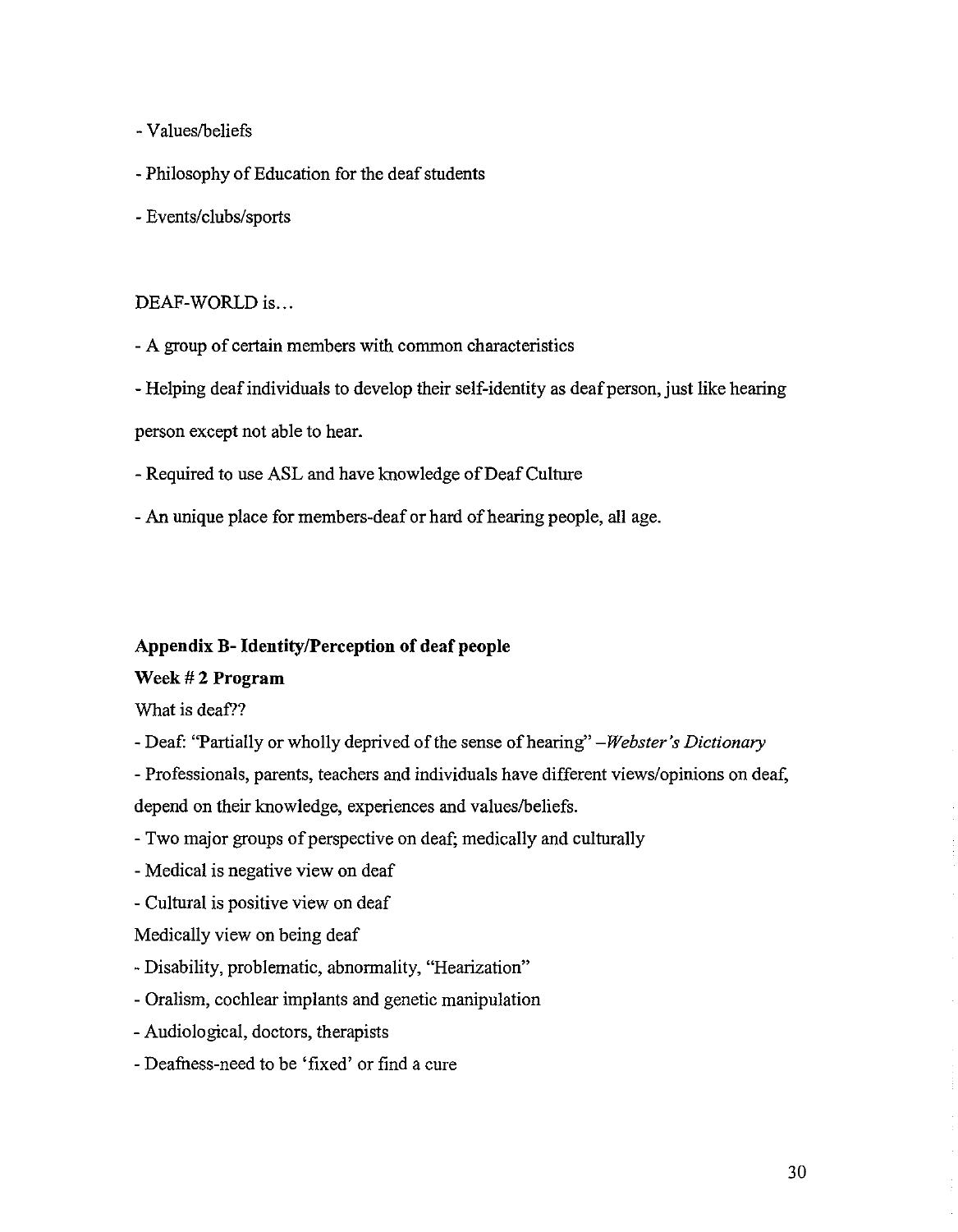Culturally view on being deaf

- Characteristic, different and unique
- Have our own language and culture
- Deafways
- Our own Deaf clubs & events- from locally to internationally
- A member of the DEAF-WORLD
- Deafis not a problem or disability

Can deafto be fixed?

### **Appendix C - De' VIA and** *ASL Literature*

**Week # 3 Program**

What is De' VIA?

DeafView / Image Art

- De'VIA represents Deaf artists and perceptions based on their Deaf experiences. It uses formal art elements with the intention of expressing innate cultural or physical Deaf experience.

*-The De'VIA Manifesto*

*DeafView/Image Art*

- These experiences may include Deaf metaphors, Deaf perspectives, and Deaf insight in relationship with the environment (both the natural world and Deaf cultural environment), spiritual and everyday life.

*-The De'VIA Manifesto DeafView/Image Art* Dr. Betty G. Miller Ann Silver Eddie Swayze Pamela Witcher De'VIA.... - What De'VIA is meaning to us?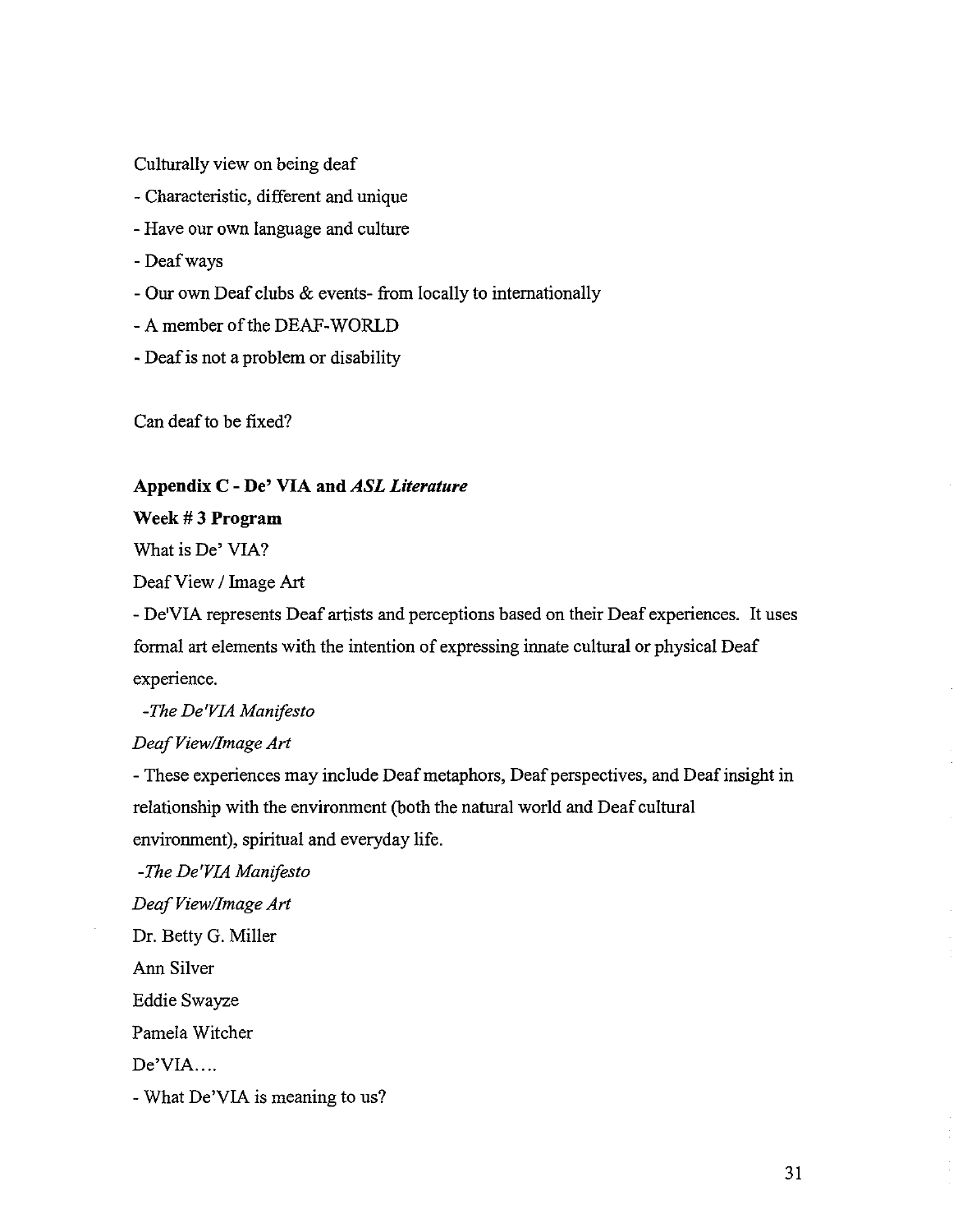- Why De'VIA is important to us and Deaf people?

- What is Deaf experience and Deaf art?

What is ASL Literature?

- Literacy in ASL has often developed outside of the classroom in informal residential school settings, Deaf families, and other DEAF-WORLD contexts

- Functional literacy involves basic language skills that enable a person to use ASL to communicate effectively in the DEAF-WORLD.

- Cultural literacy refers to the values, heritage, and shared experiences necessary to understand and interpret the relationships of ASL literary works to our lives as Deaf people.

- Critical literacy relates to the use of literature as a means of empowerment and an ideological aware ness of the DEAF-WORLD in relation to other worlds.

-Christie, K. (1997). A Feast for the Eyes: ASL Literacy and ASL Literature. *Journal of DeafStudies and DeafEducation* . Oxford Journals. 2:1, p.57-59

## **Appendix D - Jeopardy Game Questions for Suggestion**

## **Week # 5 Program**

### Level **One -Point 100**

- What is the difference between Deaf arts and arts? *Deaf arts is consisted of artwork by deaflhard of hearing artists and arts can be done by anyone, any groups. Not onlydeafpeople.*
- What is De'VIA? *Deaf View Image Art- what does this mean? How does* it *differfrom DeafArt?*
- What is the language of the DEAF-WORLD? *ASL*

• True or false- deaf people and hearing people have the same life experience? *False*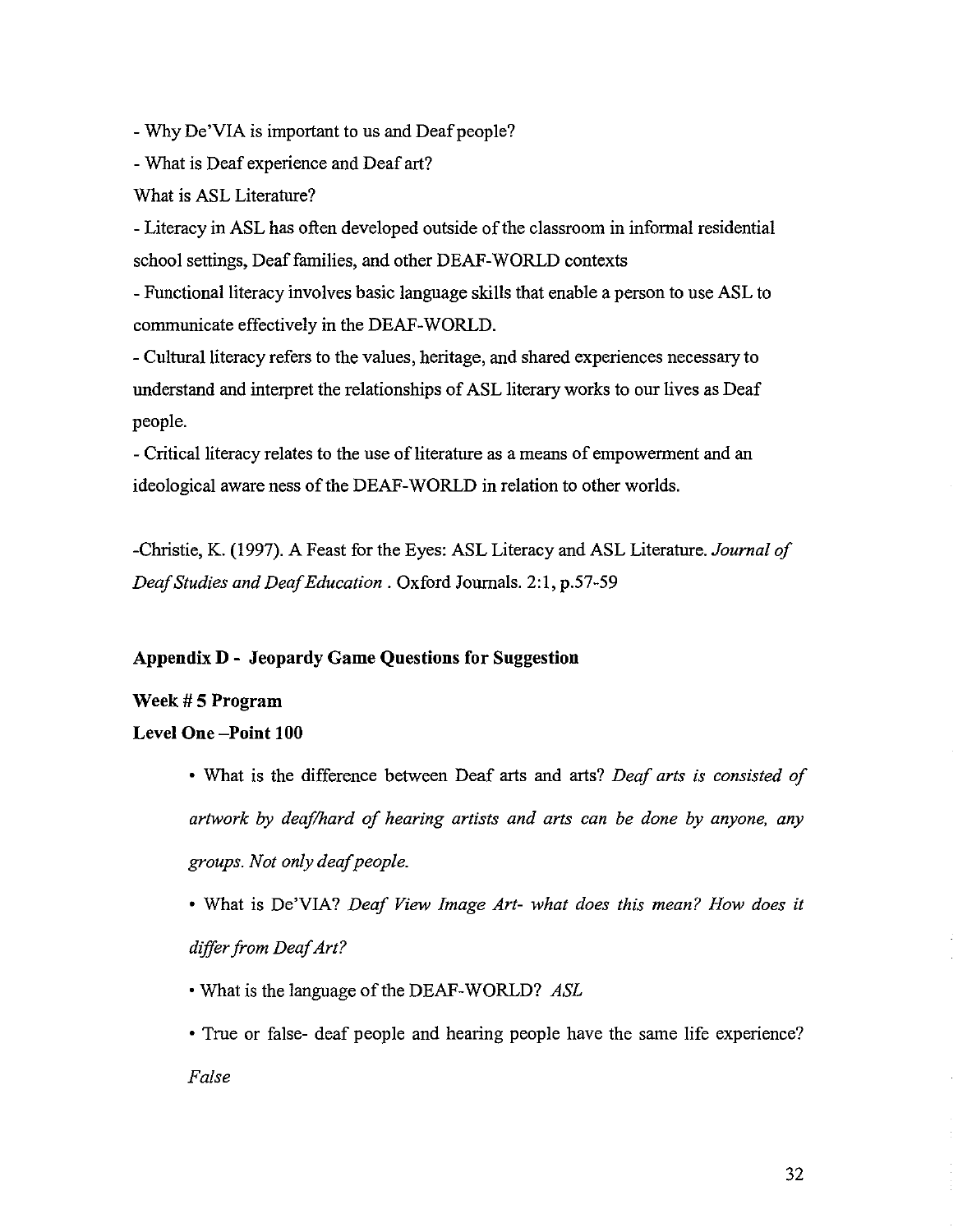• Can Deafhood be for deaf and hard of hearing people? *YES* 

#### **Level Two - point 200**

• True or false- Can a hearing person experience Deafhood? *False* 

<sup>o</sup> What is the difference between deaf schools and mainsteamed schools? *Deaf schools is where all students who are deaf and use sign language, some with speech therapy. Mainstreamed schools is public schools within deafprogram or few deafstudents in hearing classes, sometimes have interpreters and some have none. For addition, to explain the difference educational academically, culturally and socially between Deafschools and mainstreamed schools.*

• What is the definition of Deaf Culture? *Deaf people are member of deaf community that has their own arts, languages, beliefs and values, in the Deaf way. Also they must use ASL for any communication in the community. What are the values, norms, traditions in the Deafculture.*

<sup>o</sup> How do deaf people develop a Deafhood self-identity? *By through learning experience within Deafhood, in deafschools, in deaf community and involved in deafevents/clubs-Deafculture. A person will develop a concept ofself-identity as a deafperson.*

• Name three colleges in United States that are designed for students who is deaf or hard of hearing and are attended by large numbers of deaf students? *RITINTID, Gallaudet University and CSUN*

#### Level Three - **point 350**

• What a new word that is becoming widespread across the Deaf community? *Deafhood and Autisim.*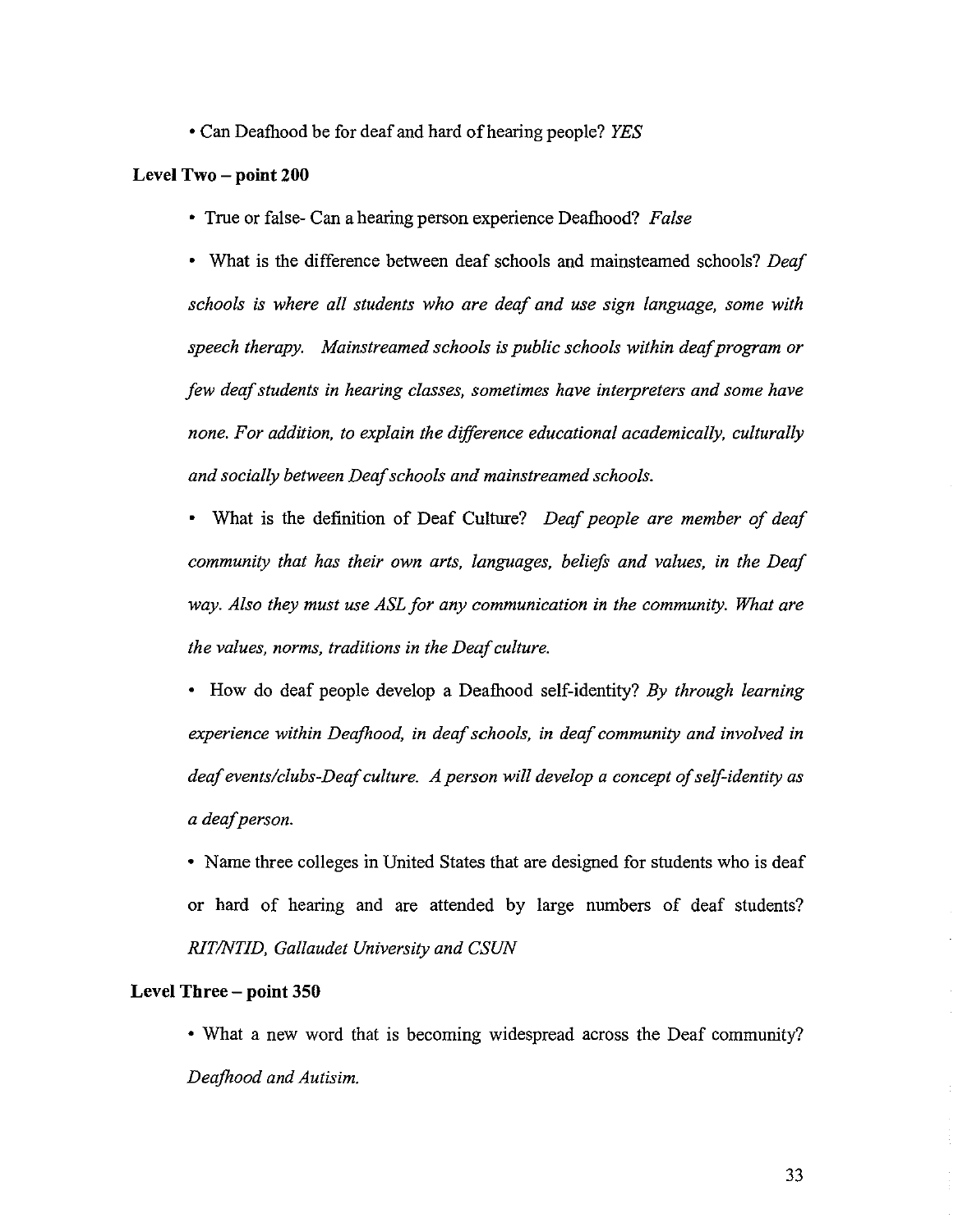• What is Deafhood? *Deafhood is a process by which Deaf individuals come to actualize their Deafidentity, posting that those individuals construct that identity around several differently ordered sets ofpriorities and principles. Padden Ladd, 2003*

• True or false- can hearing people member of Deaf community? Why or why not.

- Name three Deaf organizations in America *NAD, Deaf Native Organization, DeafWoman United*
- Why is Deaf Culture is important for deaf people?

#### **Level Four- point 500**

• Name four Deaf artists who formed the De'VIA group. *Betty Miller, Chuck Baird, Susan Dupor, Ann Silver*

• List five characteristics ofDeafCulture - *Schoolsfor the Deaf, facial expression,*

#### *De 'VIA, ASL Literature*

• How people decide to view on being deaf as medical and others view it as cultural and why? *There is no exact answerfor this question.. It is all depend on groups ofpeople who believe in, based on their life experiences, raise in a family with its value and knowledge. Who are members of deaf community and grow up in deaf culture, while others don't but raise in hearing families and use orally methods. Also explain two different views ofwhat it means to be Deaf*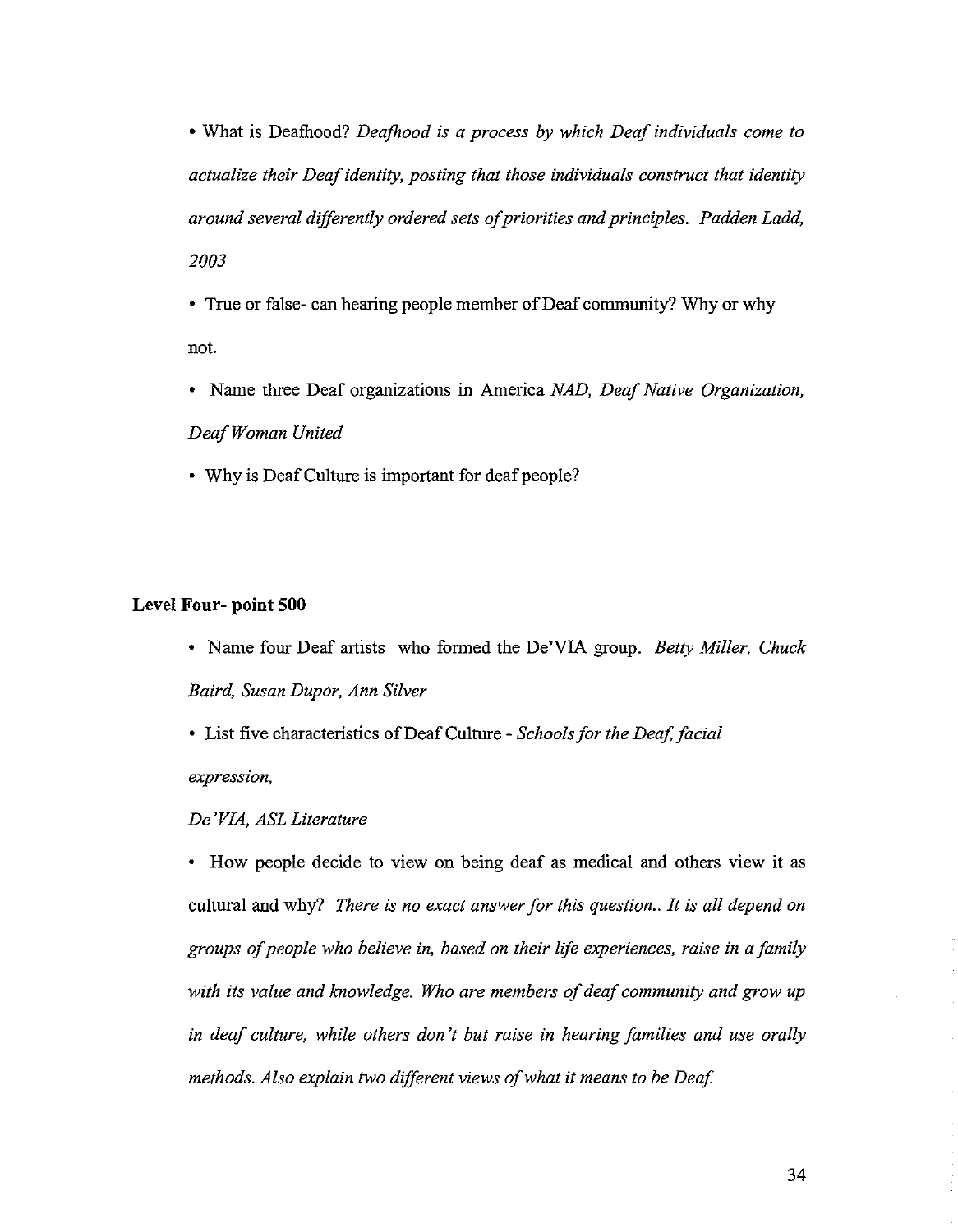- List four Deafwriters who wrote books
- Can hearing people participate in Deaf clubs/events? Why or why not?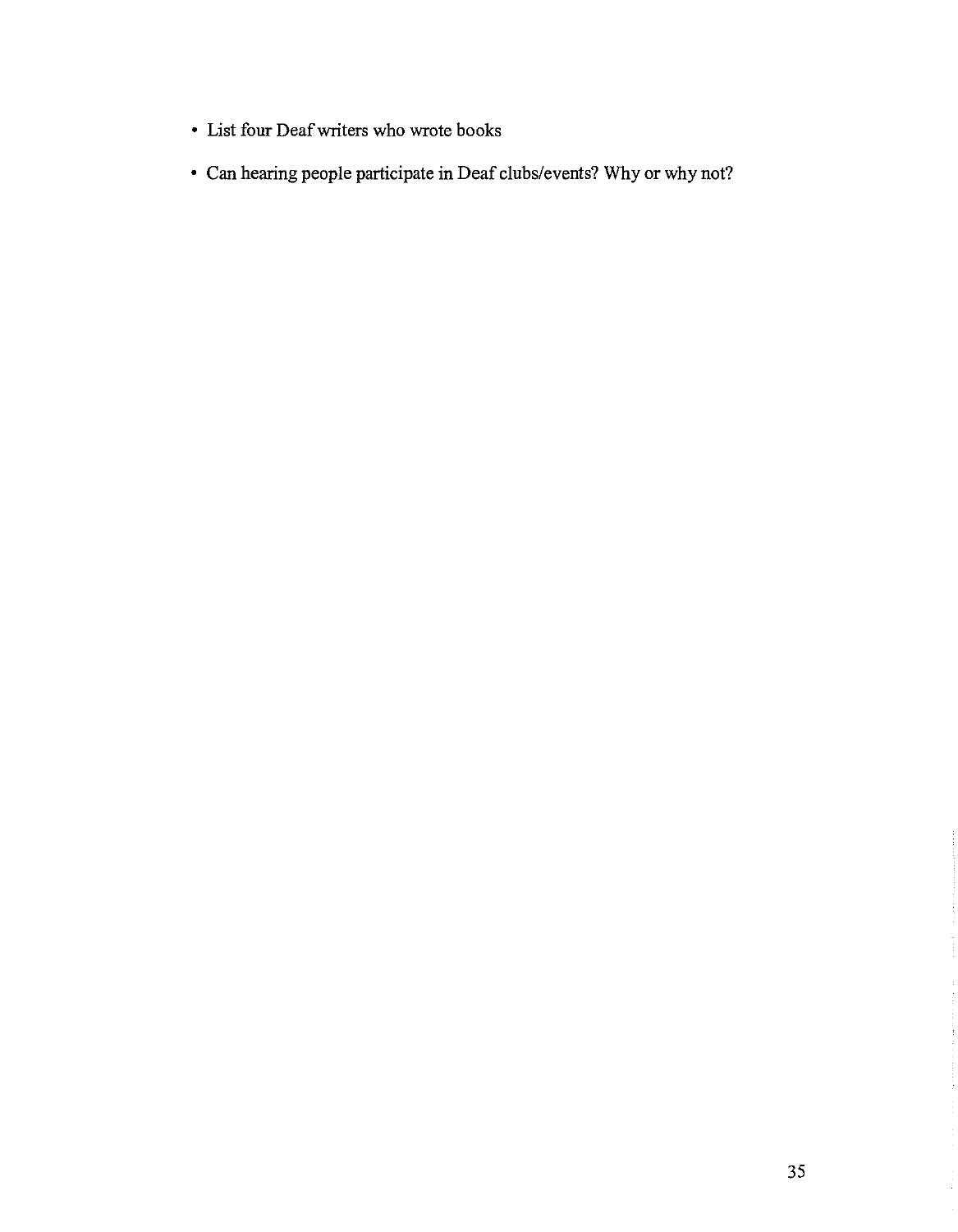## **References**

- Barnartt, S., & Altman, B. (2001). Examining the fit between deafness and disability  $(S, \mathcal{E})$ Foster, Ed.). In *In social science and disability* (Vol. 2, pp. 101-123). Kidlington, Oxford: Elsevier Science Ltd.
- Barton, L., (1989). Educational programmes for deaf students: An inside perspective on policy and practices (S. Foster, Ed.). In *Integration: myth or reality? (57-82).* Philadelphia: The Falmer Press.

Berger, T., (1971). *I have feelings*, Pasadena, CA: Behavioral Publications, Inc.

- Campbell, K. L. (1986, October). September self-esteem summary. *Crossed Wires,* York County Association for children with Learning Disabilities, 94, 4.
- Christie, K., & Wilkins, D., (1997). A feast for the eyes: ASL literacy and ASL literature. *Journal ofDeafStudies and DeafEducation.* Oxford University Press. (2). 1,57-59.
- Csikszentmihayi, M., & Larson, R., (1984). The selfin solitude: perils and possibilities. *Being Adolescent: Conflict and Growth in the Teenage Years.* New York: Basic Books Inc. 176-197.
- De Halleux, C., & Poncelet, F., (2001). Not a Disability. *Lancet.* 358 (16),1
- Foster, S., & Emerton, G. (1991). Mainstreaming the deafstudent: A blessing or a curse? *Journal ofDisability Policy Studies.* 2, 61-76.
- Parasnis, I. (1996). Marginality, biculturalism, and social identity of deaf people (G. Emerton, Ed.). In *Cultural and Language Diversity and the Experience* (pp. 136-145). New York: Cambridge University Press.

Glickman, N., (1996). The development of culturally deafidentities. *Culturally*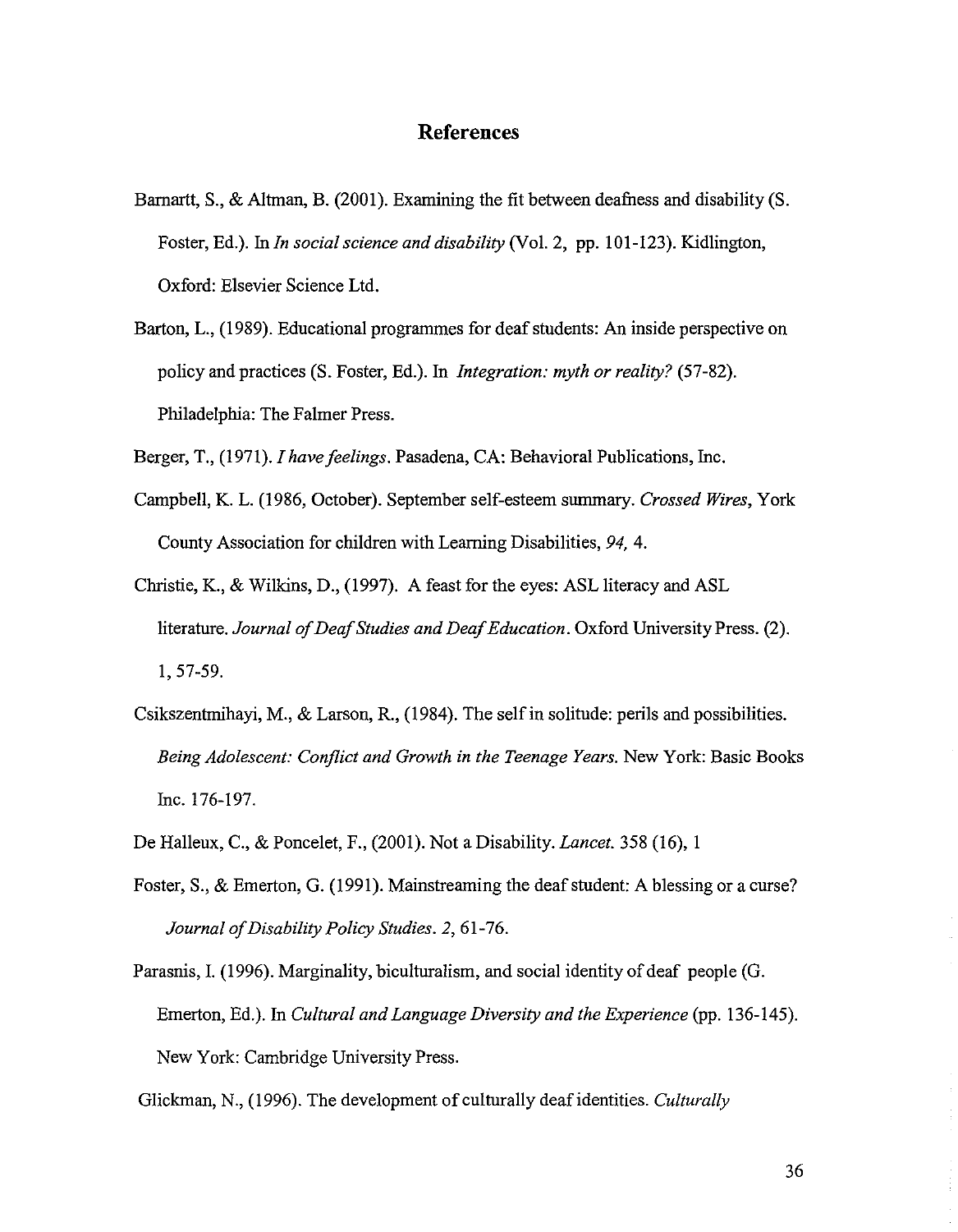*affirmative psychotherapy with Deafpersons.* Lawrence Eribaum Associates. 115-153.

Grimes, V., & Prickett, H., (1988). Development and enhancing a positive self-concept in deaf children. *American Annals of the Deaf.* 133. (4), 255-257.

Higdon, R. M., (1986). Pride.... a continuing classroom campaign. *Instructor, 36.*

- Ladd, P., (2005). Deafhood: A concept stressing possibilities, not deficits. *Scandinavian Journal ofPublic Health.* 66. 12-17.
- Ladd, P., (2003). *Understanding deaf culture: In search of deafhood*. Clevedon, Buffalo, Toronto, Sydney: Multilingual Matters Ltd.
- Lichtman, W., (1998, November 22). A Place at the Table. *Washington Post Magazine,* 15-27.
- Moores, D., (2004). The future of education of deaf children: Implications of population projections. *American Annals ofthe Deaf* 149. (I), 3-4.
- Nover, S., (1995). Politics and language: American Sign Language and English in deaf education. In C. Lucas (Ed.), *Sociolinguistics in DeafCommunities.* Washington DC: Gallaudet University Press. 109-163.
- Nover, S., Christensen, K., & Cheng, L., (1998). Development of ASL and English competence for learners who are deaf. *Topics in Language Disorders.* 18. (4), 61- 71.
- Padden, C., & Markowicz, H., (1982). Learning to be deaf: conflicts between hearing and deaf cultures. *Laboratory ofComparative Human Cognition.* 4. (4), 67-71.
- Paige, R., Pasternack, R., Lee, S., & Danielson, L., (2003). *Identifying and Treating Attention Deficit Hyperactivity Disorder: A Resource for School and Home.* Office of Special Education Programs, Research to Practice Division, Office of Special